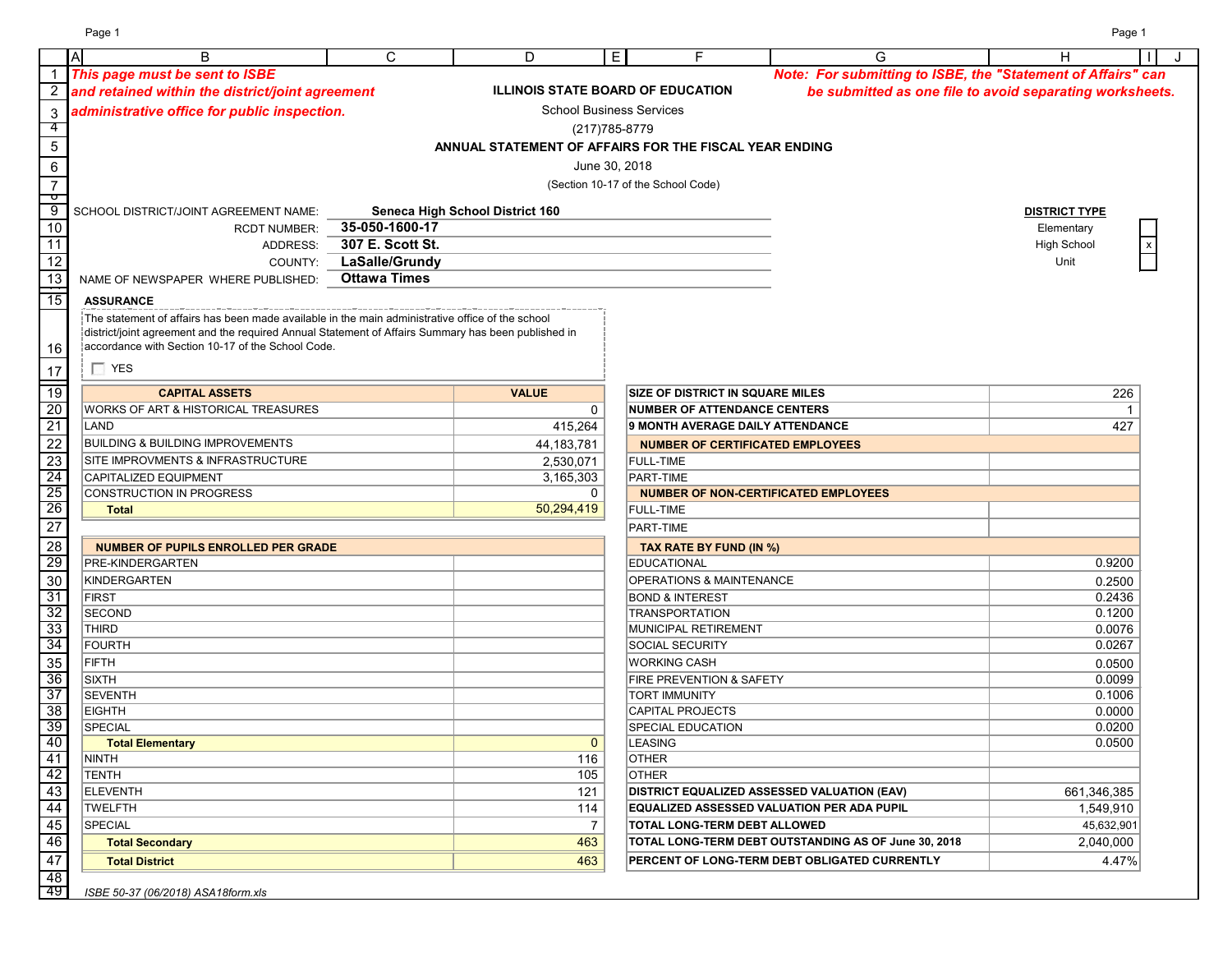|                     | A                                                | B                 | $\mathsf{C}$       | D                                             | E.                  | E.                                         | G                                                 | H                       |                     |                | K                                  |
|---------------------|--------------------------------------------------|-------------------|--------------------|-----------------------------------------------|---------------------|--------------------------------------------|---------------------------------------------------|-------------------------|---------------------|----------------|------------------------------------|
|                     |                                                  |                   |                    |                                               |                     | <b>STATEMENT OF ASSETS AND LIABILITIES</b> |                                                   |                         |                     |                |                                    |
| $\overline{2}$      |                                                  |                   |                    |                                               |                     | AS OF JUNE 30, 2018                        |                                                   |                         |                     |                |                                    |
| $\overline{3}$<br>4 |                                                  |                   | (10)               | (20)                                          | (30)                | (40)                                       | (50)                                              | (60)                    | (70)                | (80)           | (90)                               |
|                     |                                                  |                   |                    |                                               |                     |                                            | <b>Municipal</b>                                  |                         |                     |                |                                    |
| 5                   | <b>Description</b>                               | <b>Acct</b><br>No | <b>Educational</b> | <b>Operations &amp;</b><br><b>Maintenance</b> | <b>Debt Service</b> | Transportation                             | <b>Retirement &amp;</b><br><b>Social Security</b> | <b>Capital Projects</b> | <b>Working Cash</b> | Tort           | Fire Prevention &<br><b>Safety</b> |
| 6                   | <b>CURRENT ASSETS (100)</b>                      |                   |                    |                                               |                     |                                            |                                                   |                         |                     |                |                                    |
|                     | Cash (Accounts 111 thru 115)                     |                   | 242,224            | 38,199                                        | $\mathbf 0$         | 46,809                                     | 52,660                                            | $\mathbf 0$             | $\Omega$            | 0              | 4,889                              |
| 8                   | Investments                                      | 120               | 9,096,233          | 1,860,150                                     | 63,091              | 1,032,036                                  | 509,329                                           | 2,243,057               | 1,174,910           | $\overline{0}$ | 1,897,184                          |
| 9                   | <b>Taxes Receivable</b>                          | 130               | $\mathbf{0}$       | $\mathbf 0$                                   | $\mathbf{0}$        | $\Omega$                                   | $\mathbf{0}$                                      | $\Omega$                | $\Omega$            | $\mathbf 0$    | $\overline{0}$                     |
|                     | 10 Interfund Receivables                         | 140               | $\mathbf 0$        | $\mathsf{O}$                                  |                     | $\mathbf 0$                                |                                                   |                         | $\mathbf{0}$        |                |                                    |
| 11                  | Intergovernmental Accounts Receivable            | 150               | $\mathbf 0$        | $\mathsf{O}$                                  |                     | $\mathbf{0}$                               | $\mathbf 0$                                       | $\mathbf 0$             |                     |                |                                    |
|                     | 12 Other Receivables                             | 160               | $\mathbf 0$        | $\mathbf 0$                                   | $\mathbf 0$         | $\mathbf{0}$                               | $\mathbf 0$                                       | $\mathbf 0$             | $\mathbf 0$         | $\mathbf 0$    | $\mathbf 0$                        |
|                     | 13 Inventory                                     | 170               | $\mathbf 0$        | $\mathbf 0$                                   |                     | $\Omega$                                   |                                                   | $\mathbf 0$             |                     |                | $\mathbf 0$                        |
|                     | 14 Prepaid Items                                 | 180               | $\mathbf 0$        | $\mathbf 0$                                   |                     | $\mathbf{0}$                               | $\mathbf{0}$                                      | $\mathbf{0}$            | $\mathbf{0}$        |                | $\mathbf{0}$                       |
|                     | 15 Other Current Assets                          | 190               | $\mathbf{0}$       | $\mathbf{0}$                                  | $\Omega$            | $\Omega$                                   | $\mathbf 0$                                       | $\mathbf{0}$            | $\Omega$            | $\overline{0}$ | $\mathbf{0}$                       |
| 16                  | <b>Total Current Assets</b>                      |                   | 9,338,457          | 1,898,349                                     | 63,091              | 1,078,845                                  | 561,989                                           | 2,243,057               | 1,174,910           | 0 <sup>1</sup> | 1,902,073                          |
|                     | 17 CURRENT LIABILITIES (400)                     |                   |                    |                                               |                     |                                            |                                                   |                         |                     |                |                                    |
|                     | 18 Interfund Payables                            | 410               | $\mathbf 0$        | $\mathbf 0$                                   | $\mathbf 0$         | $\mathbf{0}$                               | $\mathbf 0$                                       | $\mathbf 0$             |                     | $\mathbf 0$    | $\mathbf 0$                        |
|                     | 19 Intergovernmental Accounts Payable            | 420               | $\mathbf 0$        | $\mathbf 0$                                   | $\mathbf 0$         | $\mathbf 0$                                | $\mathbf 0$                                       | $\mathbf 0$             | $\Omega$            | $\mathbf 0$    | $\mathbf{0}$                       |
|                     | 20 Other Payable                                 | 430               | $\mathbf 0$        | $\mathsf{O}$                                  | $\mathbf 0$         | $\mathbf{0}$                               | $\mathbf 0$                                       | $\mathbf 0$             | $\mathbf{0}$        | $\mathbf 0$    | $\mathbf 0$                        |
|                     | 21 Contracts Payable                             | 440               | $\mathbf 0$        | $\mathbf 0$                                   | $\mathbf 0$         | $\mathbf{0}$                               | $\mathbf 0$                                       | $\mathbf 0$             | $\Omega$            | $\mathbf 0$    | $\overline{0}$                     |
|                     | 22 Loans Payable                                 | 460               | 0                  | $\mathbf 0$                                   | $\mathbf 0$         | $\mathbf 0$                                | $\mathbf 0$                                       | $\mathbf 0$             | $\Omega$            | $\mathbf 0$    | $\mathbf 0$                        |
|                     | 23 Salaries & Benefits Payable                   | 470               | 0                  | $\mathsf{O}$                                  |                     | $\mathbf{0}$                               | $\Omega$                                          | $\mathbf 0$             |                     | $\mathbf 0$    | $\mathbf 0$                        |
|                     | 24 Payroll Deductions & Withholdings             | 480               | 0                  | 0                                             |                     | $\mathbf 0$                                | $\mathbf 0$                                       | 0                       |                     | $\mathbf 0$    | $\mathbf 0$                        |
|                     | 25 Deferred Revenues & Other Current Liabilities | 490               | $\mathbf 0$        | $\mathbf 0$                                   | $\mathbf 0$         | $\mathbf{0}$                               | $\mathbf 0$                                       | $\mathbf 0$             | $\Omega$            | $\mathbf{0}$   | $\mathbf 0$                        |
|                     | 26 Due to Activity Fund Organizations            | 493               | $\mathbf 0$        |                                               |                     |                                            |                                                   |                         |                     |                |                                    |
| $\overline{27}$     | <b>Total Current Liabilities</b>                 |                   | $\mathbf{0}$       | $\overline{0}$                                | $\mathbf{0}$        | $\mathbf{0}$                               | $\mathbf{0}$                                      | $\mathbf{0}$            | $\mathbf{0}$        | $\overline{0}$ | $\mathbf{0}$                       |
|                     | 28 LONG-TERM LIABILITIES (500)                   |                   |                    |                                               |                     |                                            |                                                   |                         |                     |                |                                    |
|                     | 29 Long-Term Debt Payable                        | 511               |                    |                                               |                     |                                            |                                                   |                         |                     |                |                                    |
| 30                  | <b>Total Liabilities</b>                         |                   | $\mathbf{0}$       | $\mathbf{0}$                                  | $\mathbf{0}$        | $\mathbf{0}$                               | $\Omega$                                          | $\mathbf{0}$            | $\Omega$            | $\overline{0}$ | $\mathbf{0}$                       |
|                     | 31 Reserved Fund Balance                         | 714               | $\mathbf{0}$       | $\mathbf{0}$                                  | $\Omega$            | $\mathbf{0}$                               | 181,499                                           | $\Omega$                | U                   | $\mathbf 0$    | $\Omega$                           |
|                     | 32 Unreserved Fund Balance                       | 730               | 9,338,457          | 1,898,349                                     | 63,091              | 1,078,845                                  | 380,490                                           | 2,243,057               | 1,174,910           | $\mathbf 0$    | 1,902,073                          |
|                     | 33 Investments in General Fixed Assets           |                   |                    |                                               |                     |                                            |                                                   |                         |                     |                |                                    |
|                     | 34 Total Liabilities and Fund Balances           |                   | 9,338,457          | 1,898,349                                     | 63,091              | 1,078,845                                  | 561,989                                           | 2,243,057               | 1,174,910           | $\mathbf{0}$   | 1,902,073                          |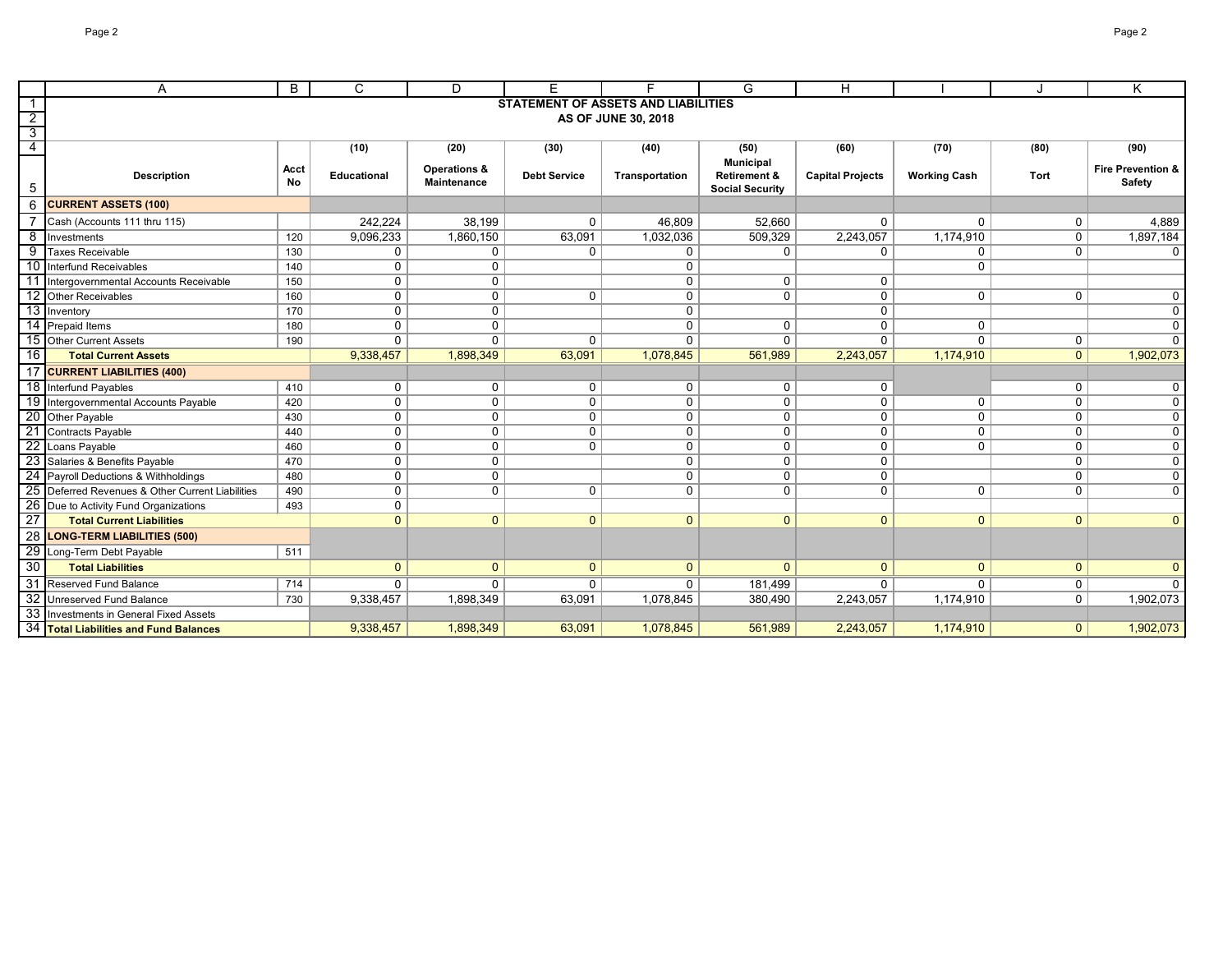|                                  | A                                                                                                                           | B          | C                                                                                                | D                                             | E                   | F                                                           | G                                                 | H                       |                     |                | K.                                            |
|----------------------------------|-----------------------------------------------------------------------------------------------------------------------------|------------|--------------------------------------------------------------------------------------------------|-----------------------------------------------|---------------------|-------------------------------------------------------------|---------------------------------------------------|-------------------------|---------------------|----------------|-----------------------------------------------|
| $\overline{1}$                   |                                                                                                                             |            | STATEMENT OF REVENUES RECEIVED/REVENUES, EXPENDITURES DISBURSED/EXPENDITURES, OTHER SOURCES/USES |                                               |                     |                                                             |                                                   |                         |                     |                |                                               |
| $\overline{2}$                   |                                                                                                                             |            |                                                                                                  |                                               |                     | AND CHANGES IN FUND BALANCE - FOR YEAR ENDING JUNE 30, 2018 |                                                   |                         |                     |                |                                               |
| $\overline{3}$<br>$\overline{4}$ |                                                                                                                             |            |                                                                                                  |                                               |                     |                                                             |                                                   |                         |                     |                |                                               |
|                                  |                                                                                                                             |            | (10)                                                                                             | (20)                                          | (30)                | (40)                                                        | (50)<br><b>Municipal</b>                          | (60)                    | (70)                | (80)           | (90)                                          |
| 5                                | <b>Description</b>                                                                                                          | Acct<br>No | Educational                                                                                      | <b>Operations &amp;</b><br><b>Maintenance</b> | <b>Debt Service</b> | Transportation                                              | <b>Retirement &amp;</b><br><b>Social Security</b> | <b>Capital Projects</b> | <b>Working Cash</b> | Tort           | <b>Fire Prevention &amp;</b><br><b>Safety</b> |
| 6                                | <b>RECEIPTS/REVENUES</b>                                                                                                    |            |                                                                                                  |                                               |                     |                                                             |                                                   |                         |                     |                |                                               |
|                                  | Local Sources                                                                                                               | 1000       | 7,494,165                                                                                        | 1,700,511                                     | 1,606,750           | 812,281                                                     | 292,058                                           | 27,907                  | 342,938             | 662,853        | 74,584                                        |
| 8                                | Flow-Through Received/Revenue from One District to<br><b>Another District</b>                                               | 2000       | $\Omega$                                                                                         | 0                                             |                     | <sup>0</sup>                                                | 0                                                 |                         |                     |                |                                               |
| 9                                | <b>State Sources</b>                                                                                                        | 3000       | 468,102                                                                                          | $\mathbf 0$                                   | $\mathbf 0$         | 110,339                                                     | $\Omega$                                          | $\mathbf{0}$            | $\mathbf{0}$        | $\mathbf{0}$   | $\mathbf 0$                                   |
| 10                               | <b>Federal Sources</b>                                                                                                      | 4000       | 313,564                                                                                          | $\mathbf{0}$                                  | $\Omega$            | $\Omega$                                                    | $\Omega$                                          | $\Omega$                | $\Omega$            | $\Omega$       | $\Omega$                                      |
| 11                               | <b>Total Direct Receipts/Revenues</b>                                                                                       |            | 8,275,831                                                                                        | 1,700,511                                     | 1,606,750           | 922,620                                                     | 292,058                                           | 27,907                  | 342,938             | 662,853        | 74,584                                        |
|                                  | 12 Rec./Rev. for "On Behalf" Payments                                                                                       | 3998       | 3,511,196                                                                                        |                                               |                     |                                                             |                                                   |                         |                     |                |                                               |
| 13                               | <b>Total Receipts/Revenues</b>                                                                                              |            | 11,787,027                                                                                       | 1,700,511                                     | 1,606,750           | 922,620                                                     | 292,058                                           | 27,907                  | 342,938             | 662,853        | 74,584                                        |
| 14                               | <b>DISBURSEMENTS/EXPENDITURES</b>                                                                                           |            |                                                                                                  |                                               |                     |                                                             |                                                   |                         |                     |                |                                               |
|                                  | 15 Instruction                                                                                                              | 1000       | 5,329,565                                                                                        |                                               |                     |                                                             | 91,813                                            |                         |                     |                |                                               |
|                                  | 16 Support Services                                                                                                         | 2000       | 2,558,742                                                                                        | 1,394,378                                     |                     | 595,695                                                     | 211,329                                           | $\mathbf{0}$            |                     | 662,853        | 245,396                                       |
| 17                               | <b>Community Services</b>                                                                                                   | 3000       | $\mathbf 0$                                                                                      | $\mathbf 0$                                   |                     | 0                                                           | 0                                                 |                         |                     |                |                                               |
| 18                               | Payments to Other Districts & Govt Units                                                                                    | 4000       | 124,856                                                                                          | 0                                             | $\mathbf 0$         | 0                                                           | 0                                                 | 0                       |                     | $\Omega$       | 0                                             |
|                                  | 19 Debt Services                                                                                                            | 5000       | 0                                                                                                | $\mathbf 0$                                   | 1,599,200           | $\Omega$                                                    | $\Omega$                                          |                         |                     | 0              | $\mathbf 0$                                   |
| 20                               | <b>Total Direct Disbursements/Expenditures</b>                                                                              |            | 8,013,163                                                                                        | 1,394,378                                     | 1,599,200           | 595,695                                                     | 303,142                                           | $\Omega$                |                     | 662,853        | 245,396                                       |
|                                  | Disb./Expend. for "On Behalf" Payments                                                                                      | 4180       | 3,511,196                                                                                        | $\overline{0}$                                | $\mathbf{0}$        | $\Omega$                                                    | $\Omega$                                          | $\mathbf{0}$            |                     | $\mathbf{0}$   | $\Omega$                                      |
| $\overline{22}$                  | <b>Total Disbursements/Expenditures</b>                                                                                     |            | 11,524,359                                                                                       | 1,394,378                                     | 1,599,200           | 595,695                                                     | 303,142                                           | $\Omega$                |                     | 662,853        | 245,396                                       |
|                                  | <b>Excess of Direct Receipts/Revenues Over (Under)</b>                                                                      |            |                                                                                                  |                                               |                     |                                                             |                                                   |                         |                     |                |                                               |
|                                  | <b>Direct</b> Disbursements/Expenditures                                                                                    |            | 262,668                                                                                          | 306,133                                       | 7,550               | 326,925                                                     | (11,084)                                          | 27,907                  | 342,938             | $\mathbf 0$    | (170, 812)                                    |
| 24                               | <b>Other Sources of Funds</b>                                                                                               | 7000       | 1,515                                                                                            | 501,150                                       | 9,395               | 7,500                                                       | 0                                                 | 500,000                 | 0                   | $\pmb{0}$      | 1,821,099                                     |
| 25                               | <b>Other Uses of Funds</b>                                                                                                  | 8000       | $\mathbf 0$                                                                                      | 500,000                                       | 0                   | 500,000                                                     | $\mathbf 0$                                       | $\mathbf{0}$            | $\mathbf{0}$        | $\mathbf 0$    | $\Omega$                                      |
| 26                               | <b>Total Other Sources/Uses of Funds</b>                                                                                    |            | 1,515                                                                                            | 1,150                                         | 9,395               | (492, 500)                                                  | $\mathbf{0}$                                      | 500,000                 | $\overline{0}$      | $\overline{0}$ | 1,821,099                                     |
|                                  | Excess of Receipts/Revenues & Other Sources of Funds<br>(Over/Under) Expenditures/Disbursements & Other Uses of<br>27 Funds |            | 264,183                                                                                          | 307,283                                       | 16,945              | (165, 575)                                                  | (11,084)                                          | 527,907                 | 342,938             | $\pmb{0}$      | 1,650,287                                     |
|                                  | Beginning Fund Balances - July 1, 2017                                                                                      |            | 9,074,274                                                                                        | 1,591,066                                     | 46,146              | 1,244,420                                                   | 573,073                                           | 1,715,150               | 831,972             | $\mathbf 0$    | 251,786                                       |
|                                  | Other Changes in Fund Balances Increases                                                                                    |            |                                                                                                  |                                               |                     |                                                             |                                                   |                         |                     |                |                                               |
| 29                               | (Decreases)                                                                                                                 |            | $\Omega$                                                                                         | $\mathbf 0$                                   | $\Omega$            | $\Omega$                                                    | $\Omega$                                          | $\Omega$                |                     | 0              | $\Omega$                                      |
|                                  | 30 <b>Ending Fund Balances June 30, 2018</b>                                                                                |            | 9,338,457                                                                                        | 1,898,349                                     | 63,091              | 1,078,845                                                   | 561,989                                           | 2,243,057               | 1,174,910           | $\mathbf{0}$   | 1,902,073                                     |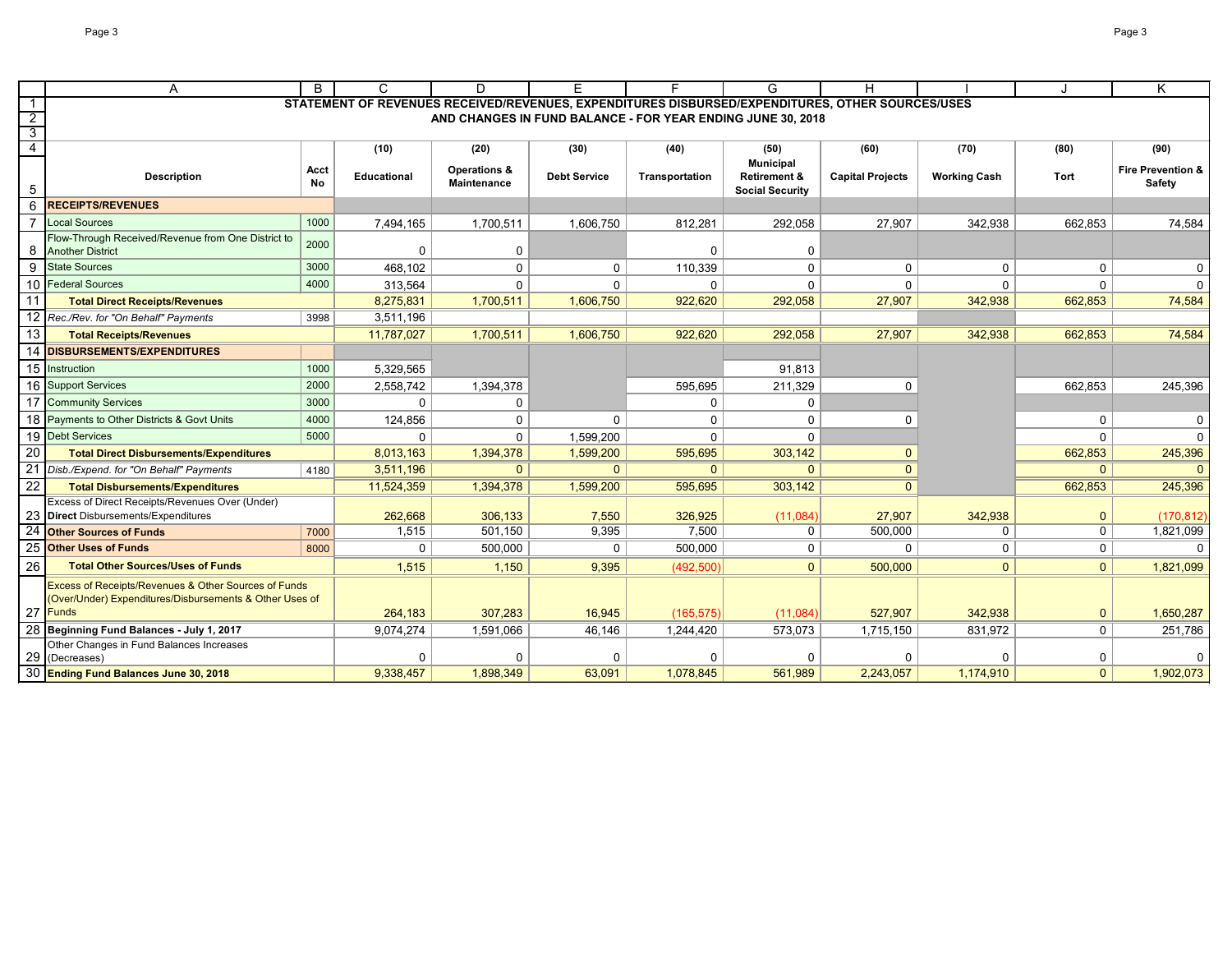|                                    | В                                                                                                                                                                                                | C                                                                                                                                                                                                                              | D    | E.          |              | G                    | н              |                                                                          |                         | Κ                   |                | M                 |
|------------------------------------|--------------------------------------------------------------------------------------------------------------------------------------------------------------------------------------------------|--------------------------------------------------------------------------------------------------------------------------------------------------------------------------------------------------------------------------------|------|-------------|--------------|----------------------|----------------|--------------------------------------------------------------------------|-------------------------|---------------------|----------------|-------------------|
|                                    |                                                                                                                                                                                                  |                                                                                                                                                                                                                                |      |             |              |                      |                | ANNUAL STATEMENT OF AFFAIRS SUMMARY FOR FISCAL YEAR ENDING JUNE 30, 2018 |                         |                     |                |                   |
|                                    |                                                                                                                                                                                                  |                                                                                                                                                                                                                                |      |             |              |                      |                |                                                                          |                         |                     |                |                   |
| $\overline{2}$                     |                                                                                                                                                                                                  |                                                                                                                                                                                                                                |      |             |              |                      |                |                                                                          |                         |                     |                |                   |
| $\mathbf{3}$                       |                                                                                                                                                                                                  | The summary must be published in the local newspaper.                                                                                                                                                                          |      |             |              |                      |                |                                                                          |                         |                     |                |                   |
| -4                                 |                                                                                                                                                                                                  |                                                                                                                                                                                                                                |      |             |              |                      |                |                                                                          |                         |                     |                |                   |
|                                    |                                                                                                                                                                                                  | Copies of the detailed Annual Statement of Affairs for the Fiscal Year Ending June 30, 2018 will be available for public inspection in the school district/joint agreement administrative office by December 1, annually. Indi |      |             |              |                      |                |                                                                          |                         |                     |                |                   |
| -5                                 | review this Annual Statement of Affairs should contact:                                                                                                                                          |                                                                                                                                                                                                                                |      |             |              |                      |                |                                                                          |                         |                     |                |                   |
| 6                                  | 815-357-5000<br><b>Seneca High School District 160</b><br>307 E. Scott St., Seneca, IL 61360<br>8 am - 4 pm                                                                                      |                                                                                                                                                                                                                                |      |             |              |                      |                |                                                                          |                         |                     |                |                   |
|                                    | School District/Joint Agreement Name                                                                                                                                                             |                                                                                                                                                                                                                                |      |             | Address      |                      |                | Telephone                                                                |                         | Office Hours        |                |                   |
| 8                                  | Also by January 15, annually the detailed Annual Statement of Affairs for the Fiscal Year Ending June 30, 2018, will be posted on the Illinois State Board of Education's website@ www.isbe.net. |                                                                                                                                                                                                                                |      |             |              |                      |                |                                                                          |                         |                     |                |                   |
| ं                                  |                                                                                                                                                                                                  |                                                                                                                                                                                                                                |      |             |              |                      |                |                                                                          |                         |                     |                |                   |
| 10<br>┯                            | SUMMARY: The following is the Annual Statement of Affairs Summary that is required to be published by the school district/joint agreement for the past fiscal year.                              |                                                                                                                                                                                                                                |      |             |              |                      |                |                                                                          |                         |                     |                |                   |
| 12                                 |                                                                                                                                                                                                  | Statement of Operations as of June 30, 2018                                                                                                                                                                                    |      |             |              |                      |                |                                                                          |                         |                     |                |                   |
|                                    |                                                                                                                                                                                                  |                                                                                                                                                                                                                                |      |             | Operations & |                      |                | Municipal                                                                |                         |                     |                | Fire Prevention & |
|                                    |                                                                                                                                                                                                  |                                                                                                                                                                                                                                |      | Educational | Maintenance  | <b>Debt Services</b> | Transportation | Retirement/Social                                                        | <b>Capital Projects</b> | <b>Working Cash</b> | Tort           | Safety            |
| 13 <sup>1</sup><br>$\overline{14}$ | Local Sources                                                                                                                                                                                    |                                                                                                                                                                                                                                | 1000 | 7,494,165   | 1,700,511    | 1,606,750            | 812,281        | Security<br>292,058                                                      | 27,907                  | 342,938             | 662,853        | 74,584            |
|                                    |                                                                                                                                                                                                  | Flow-Through Receipts/Revenues from One                                                                                                                                                                                        | 2000 |             |              |                      |                |                                                                          |                         |                     |                |                   |
| 15                                 | District to Another District                                                                                                                                                                     |                                                                                                                                                                                                                                |      |             |              |                      |                |                                                                          |                         |                     |                |                   |
| 16                                 | <b>State Sources</b>                                                                                                                                                                             |                                                                                                                                                                                                                                | 3000 | 468,102     | $\Omega$     | $\Omega$             | 110,339        |                                                                          | $\Omega$                | 0                   | 0              | $\overline{0}$    |
| 17                                 | <b>Federal Sources</b>                                                                                                                                                                           |                                                                                                                                                                                                                                | 4000 | 313,564     | $\Omega$     |                      |                |                                                                          | $\Omega$                |                     | $\Omega$       | $\Omega$          |
| 18                                 | <b>Total Direct Receipts/Revenues</b>                                                                                                                                                            |                                                                                                                                                                                                                                |      | 8,275,831   | 1,700,511    | 1,606,750            | 922,620        | 292,058                                                                  | 27,907                  | 342,938             | 662,853        | 74,584            |
| 19                                 |                                                                                                                                                                                                  | <b>Total Direct Disbursements/Expenditures</b>                                                                                                                                                                                 |      | 8,013,163   | 1,394,378    | 1,599,200            | 595,695        | 303,142                                                                  | <sup>0</sup>            |                     | 662,853        | 245,396           |
| 20                                 | Other Sources/Uses of Funds                                                                                                                                                                      |                                                                                                                                                                                                                                |      | 1,515       | 1,150        | 9,395                | (492, 500)     |                                                                          | 500,000                 |                     | $\overline{0}$ | 1,821,099         |
| 21                                 | Beginning Fund Balances - July 1, 2017                                                                                                                                                           |                                                                                                                                                                                                                                |      | 9,074,274   | 1,591,066    | 46,146               | 1,244,420      | 573,073                                                                  | 1,715,150               | 831,972             | 0              | 251,786           |
| 22                                 | Other Changes in Fund Balances                                                                                                                                                                   |                                                                                                                                                                                                                                |      |             |              |                      |                |                                                                          |                         |                     | $\Omega$       |                   |
|                                    | 23   Ending Fund Balances June 30, 2018                                                                                                                                                          |                                                                                                                                                                                                                                |      | 9,338,457   | 1,898,349    | 63,091               | 1,078,845      | 561,989                                                                  | 2,243,057               | 1,174,910           | 0              | 1,902,073         |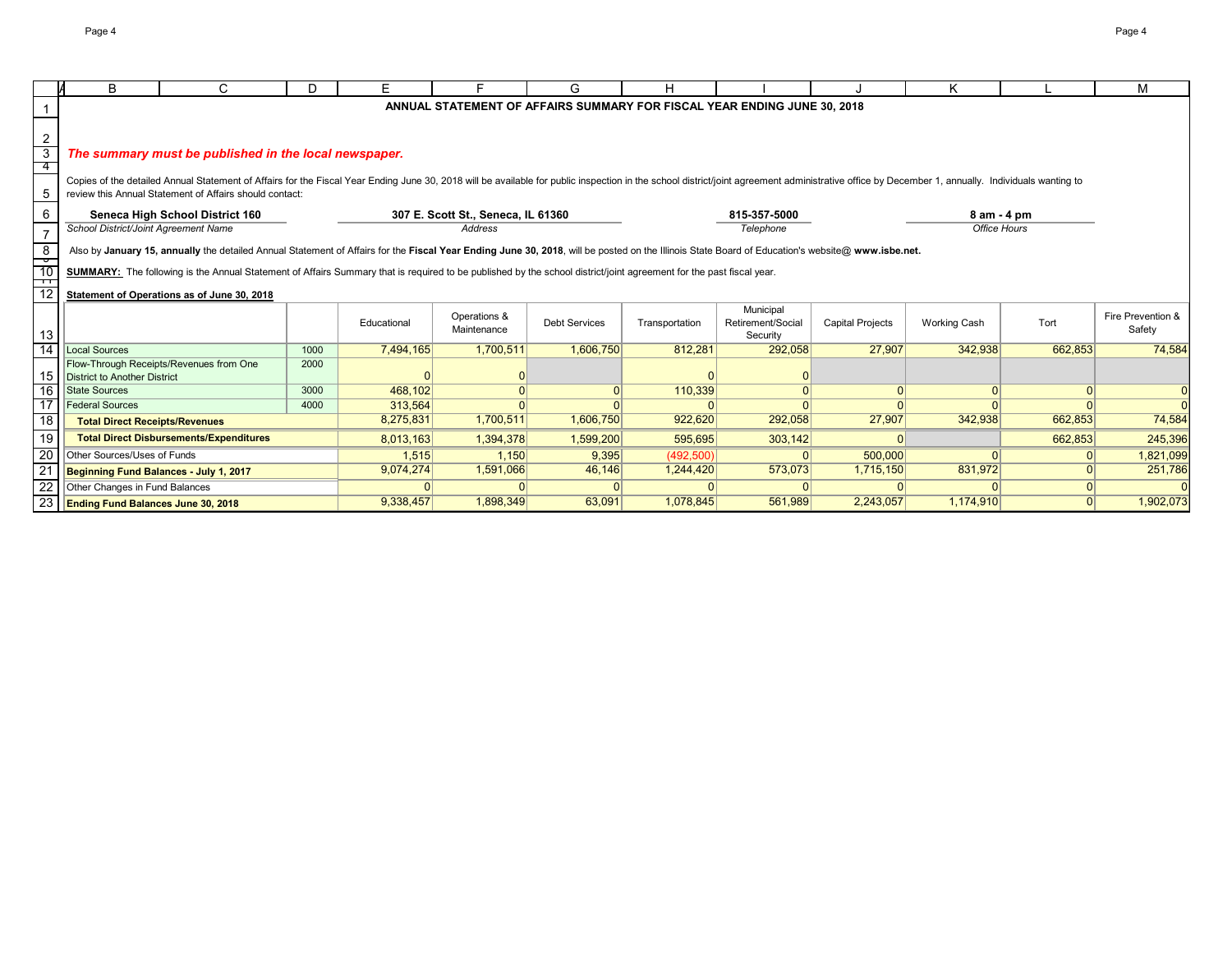| B<br>A                                          | $\mathsf{C}$                                                                      | D                                                                                           | E                               | F.                              |  |
|-------------------------------------------------|-----------------------------------------------------------------------------------|---------------------------------------------------------------------------------------------|---------------------------------|---------------------------------|--|
|                                                 |                                                                                   | SALARY SCHEDULE OF GROSS PAYMENTS FOR CERTIFICATED PERSONNEL AND NON-CERTIFICATED PERSONNEL |                                 |                                 |  |
|                                                 |                                                                                   |                                                                                             |                                 |                                 |  |
|                                                 | This listing must be published in the local newspaper, sent to ISBE, and retained |                                                                                             |                                 |                                 |  |
|                                                 | within your district/joint agreement administrative office for public inspection. |                                                                                             |                                 |                                 |  |
|                                                 |                                                                                   |                                                                                             |                                 |                                 |  |
| 0                                               |                                                                                   |                                                                                             |                                 |                                 |  |
| $0 --$                                          |                                                                                   |                                                                                             |                                 |                                 |  |
|                                                 |                                                                                   |                                                                                             |                                 |                                 |  |
| <b>GROSS PAYMENT FOR CERTIFICATED PERSONNEL</b> |                                                                                   |                                                                                             |                                 |                                 |  |
|                                                 |                                                                                   |                                                                                             |                                 |                                 |  |
| Salary Range: Less Than \$25,000                | Salary Range: \$25,000 - \$39,999                                                 | Salary Range: \$40,000 - \$59,999                                                           | Salary Range: 60,000 - \$89,999 | Salary Range: \$90,000 and over |  |
| Anderson, Reagan                                |                                                                                   | Applebee, Andrew M.                                                                         | Adams, Kelsey                   | Applebee, Marilee K.            |  |
| Ayaz-Shams, Amatul                              |                                                                                   | Gerke, Molly                                                                                | Baker, Daniel                   | Applebee, Michael R.            |  |
| Brungard, Tim                                   |                                                                                   | Kirkton, Nicholas                                                                           | Baxter, Jen                     | Bonner, Wesley H.               |  |
| Bythrow, Rosemary J.                            |                                                                                   | Ugolini, Jackie                                                                             | Decker, Christopher J.          | Brown, Donald G.                |  |
| Crews, Stanley                                  |                                                                                   | Windham, Lukas                                                                              | Jackson, Andrew J.              | Carlson, James                  |  |
| Doloski, Jennifer                               |                                                                                   |                                                                                             | Maxwell, Terry                  | Coughlin, Michael W.            |  |
| Englert, Eric P.                                |                                                                                   |                                                                                             | McCarthy, Alison                | Doloski, Michael A.             |  |
| Gehm, Jonathan R.                               |                                                                                   |                                                                                             | McCarthy, Daniel                | Erickson, Bryan                 |  |
| Hampton, Cheryl A.                              |                                                                                   |                                                                                             | Paddock, Katie                  | Ferguson, Mechthild             |  |
| Maier, Thomas H.                                |                                                                                   |                                                                                             | Read, Erica                     | Foster, Kimberly                |  |
| Marik, Stacy                                    |                                                                                   |                                                                                             | Rockrohr, Jill                  | Haines, Steven E.               |  |
| Marshall, Paul                                  |                                                                                   |                                                                                             |                                 | Houchin, Kirk A.                |  |
| Mino, Amy                                       |                                                                                   |                                                                                             |                                 | Jackson, Christopher            |  |
| O'Flanagan, Joan                                |                                                                                   |                                                                                             |                                 | Machetta, Marcia Ann            |  |
| Paulsen, Ethan H.                               |                                                                                   |                                                                                             |                                 | Maierhofer, Jeffrey A.          |  |
| Richards, Michael G.                            |                                                                                   |                                                                                             |                                 | Maierhofer, Jenna L.            |  |
| Stenzel, Julia                                  |                                                                                   |                                                                                             |                                 | O'Boyle, Theodore               |  |
| Thomas, Bridgette                               |                                                                                   |                                                                                             |                                 | O'Connor, Mary                  |  |
| Victor, Allegra                                 |                                                                                   |                                                                                             |                                 | Ogden, Frances E.               |  |
|                                                 |                                                                                   |                                                                                             |                                 | Raney, Karen                    |  |
|                                                 |                                                                                   |                                                                                             |                                 | Stecken, Daniel                 |  |
|                                                 |                                                                                   |                                                                                             |                                 | Stenzel, Jeff D.                |  |
|                                                 |                                                                                   |                                                                                             |                                 | Voiles, Martin                  |  |
|                                                 |                                                                                   |                                                                                             |                                 | Vroman, Eric                    |  |
|                                                 |                                                                                   |                                                                                             |                                 | Weber, Kent D.                  |  |
|                                                 |                                                                                   |                                                                                             |                                 | Witte, Russell                  |  |
|                                                 |                                                                                   |                                                                                             |                                 | Yegge, Todd C.                  |  |

## **GROSS PAYMENT FOR NON-CERTIFICATED PERSONNEL**

| Salary Range: Less Than \$25,000 | Salary Range: \$25,000 - \$39,999 | Salary Range: \$40,000 - \$59,999 | Salary Range: \$60,000 and over |
|----------------------------------|-----------------------------------|-----------------------------------|---------------------------------|
| ALSVIG, JOANN                    | Castelli, Kirsten R.              | Buchanan, Barry D.                | David, Julie                    |
| APPLEBEE, ZACHARY A.             | Maierhofer, Nadine                | Carson, Gloria J.                 | Harig, Martin                   |
| BARLOW, SUSAN M.                 | Miller, Beth Ann                  | Coss, Yvonne                      | Kinkin, Mary Helen              |
| BECK, BARBARA J.                 | Misener, Kevin                    | Durdan, Sara E.                   | Lockridge, Carolyn D.           |
| BERGSTROM, CATHY A.              | O'Kray, Michael                   | Kern, Joseph A.                   |                                 |
| BERNHARD, ANTHONY N              | Phelan, Kathy J.                  | Laycoax, Robert                   |                                 |
| BINION, ALYSSA                   | Ruder, Karen A.                   | McGeorge, Cory M.                 |                                 |
| <b>BLAIR, COLLEEN</b>            |                                   | Szafranski, Dawn                  |                                 |
| <b>BLAND, STEFANI</b>            |                                   | Szafranski, Jeffrey               |                                 |
| BLAND, SUZANNE M.                |                                   |                                   |                                 |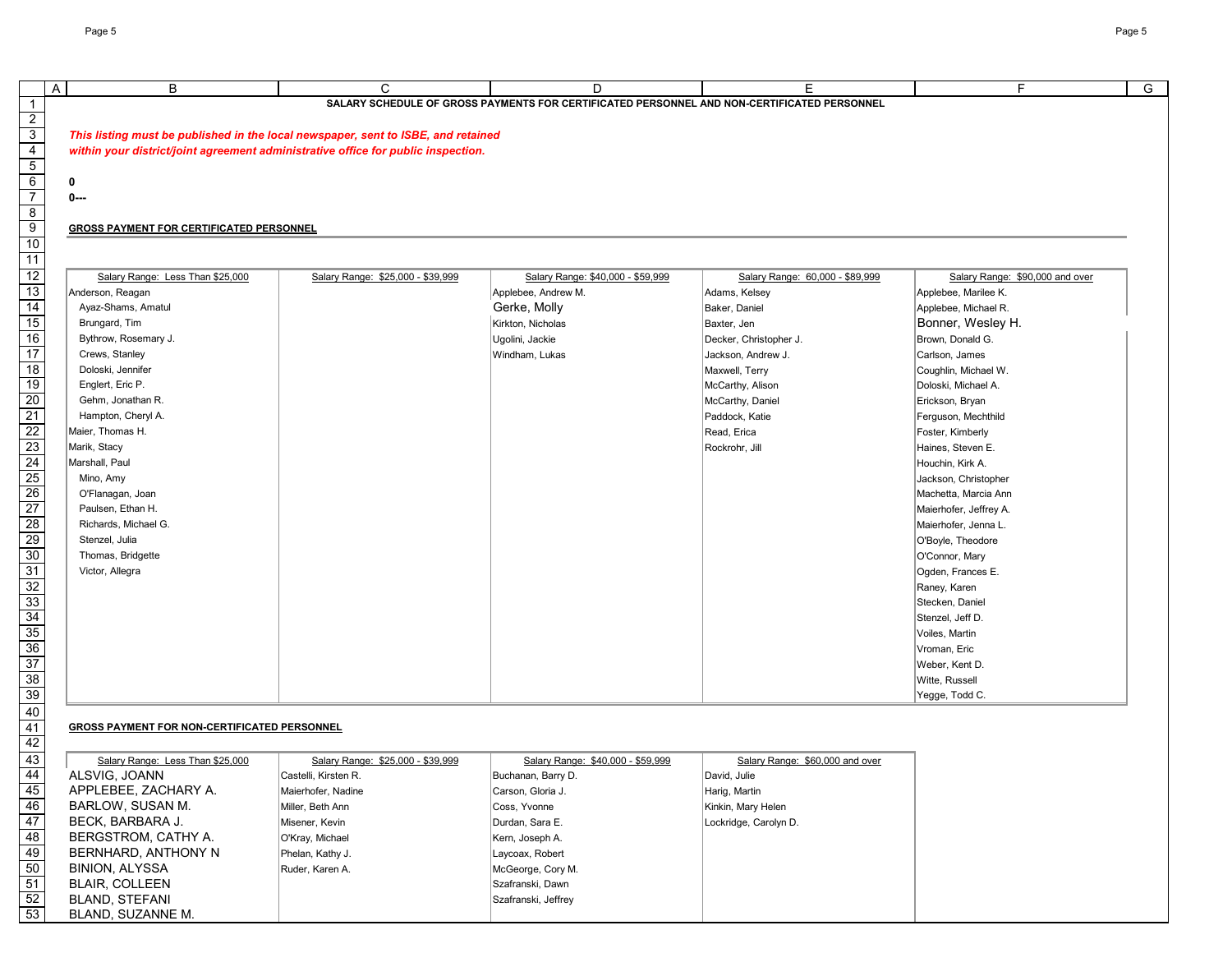| $\overline{A}$                                                                                    | B                                    | $\mathsf{C}$ | D | E | $\mathsf F$ | $\overline{G}$ |
|---------------------------------------------------------------------------------------------------|--------------------------------------|--------------|---|---|-------------|----------------|
| 54                                                                                                | <b>BOAZ, NICCOLLE A</b>              |              |   |   |             |                |
|                                                                                                   | <b>BROCKMAN, MIRANDA</b>             |              |   |   |             |                |
|                                                                                                   | BRUNO, EVA                           |              |   |   |             |                |
|                                                                                                   | <b>BUCHANAN, TINA</b>                |              |   |   |             |                |
|                                                                                                   | <b>BUTT, IRIS NICOLE</b>             |              |   |   |             |                |
|                                                                                                   | CAHILL, SARA                         |              |   |   |             |                |
| <u>මු හ</u>   හ   හ  <br>ම                                                                        | CAMPBELL, JAYLAN                     |              |   |   |             |                |
| 61                                                                                                | CASEY, JACE                          |              |   |   |             |                |
|                                                                                                   | CLAUSEN, JANET L                     |              |   |   |             |                |
|                                                                                                   | CLOUSE, SHEILA                       |              |   |   |             |                |
| $\frac{62}{63}$                                                                                   | COOKE, KATHLEEN J.                   |              |   |   |             |                |
|                                                                                                   | DE GRUSH, JALEA M.                   |              |   |   |             |                |
|                                                                                                   | DRAZKOWSKI, JO NELL                  |              |   |   |             |                |
|                                                                                                   | DZIEDZIC, JULIE                      |              |   |   |             |                |
| $\begin{array}{r}\n 65 \\ \hline\n 66 \\ \hline\n 67 \\ \hline\n 68 \\ \hline\n 69\n \end{array}$ | EIKLEBERRY, KRISTA                   |              |   |   |             |                |
|                                                                                                   | ERICKSON, GARY W.                    |              |   |   |             |                |
| 70                                                                                                | EVANS, DOUGLAS R.                    |              |   |   |             |                |
| 71                                                                                                | <b>GREVE, HUNTER</b>                 |              |   |   |             |                |
|                                                                                                   | HACKER, FAITH                        |              |   |   |             |                |
| $\frac{72}{73}$                                                                                   | HAMPTON, JACOB                       |              |   |   |             |                |
| 74                                                                                                | HARDIN, PHILLIP                      |              |   |   |             |                |
| 75                                                                                                | HARTELL, FEENIX M                    |              |   |   |             |                |
| 76                                                                                                | HAUGE, MIRIAM D.                     |              |   |   |             |                |
| 77                                                                                                | HOUCHIN, AMANDA M                    |              |   |   |             |                |
|                                                                                                   | HOWE, HUNTER                         |              |   |   |             |                |
|                                                                                                   | IZZARELLI, GINA                      |              |   |   |             |                |
| $\begin{array}{r} \n 78 \\ \hline\n 79 \\ 80 \\ \hline\n 81 \\ 82\n \end{array}$                  | JACKSON, CHRISTOPHER P               |              |   |   |             |                |
|                                                                                                   | JENSEN, ELIZABETH R                  |              |   |   |             |                |
|                                                                                                   | JENSEN, RONALD M.                    |              |   |   |             |                |
| 83                                                                                                | JOHNSON, JAMES                       |              |   |   |             |                |
| 84                                                                                                | KLUZEK, JAMES J.                     |              |   |   |             |                |
| 85                                                                                                | KLUZEK, JIMMY                        |              |   |   |             |                |
| 86                                                                                                | KURTZ, GAVIN H.                      |              |   |   |             |                |
| 87                                                                                                | LOCKRIDGE, JOAN                      |              |   |   |             |                |
| $\frac{8}{8}$                                                                                     | MAIERHOFER, ROBERT J.                |              |   |   |             |                |
| $\frac{89}{90}$                                                                                   | MARQUES, DANIELLE B.                 |              |   |   |             |                |
|                                                                                                   | MARSHALL, MOIRA D.                   |              |   |   |             |                |
|                                                                                                   | MCGUAN, LESLEY I                     |              |   |   |             |                |
| $\frac{91}{92}$<br>$\frac{93}{94}$<br>$\frac{94}{95}$<br>$\frac{95}{96}$<br>$\frac{97}{97}$       | MILLER, ROSEMARY I.<br>MISENER, ANNA |              |   |   |             |                |
|                                                                                                   | MORGAN, APRIL L.                     |              |   |   |             |                |
|                                                                                                   | NEIMANN, SHERRY D.                   |              |   |   |             |                |
|                                                                                                   | NEWKIRK, BRENDAN                     |              |   |   |             |                |
|                                                                                                   | NORTON, STACY                        |              |   |   |             |                |
| 98                                                                                                | NOVARIO, STEPHEN                     |              |   |   |             |                |
| 99                                                                                                | OBOYLE, CREIGHTON                    |              |   |   |             |                |
| 100                                                                                               | PETERSON, JUANITA L.                 |              |   |   |             |                |
| 101                                                                                               | POWELL, SUSAN                        |              |   |   |             |                |
| 102                                                                                               | PUNKE, KARLIE                        |              |   |   |             |                |
|                                                                                                   | ROBINSON, ALEC                       |              |   |   |             |                |
| $\frac{103}{104}$                                                                                 | SANDNESS, RYAN                       |              |   |   |             |                |
| $\frac{105}{106}$                                                                                 | SCHAIBLE, ANTOINETTE                 |              |   |   |             |                |
|                                                                                                   | SCHUETZ, CARTER                      |              |   |   |             |                |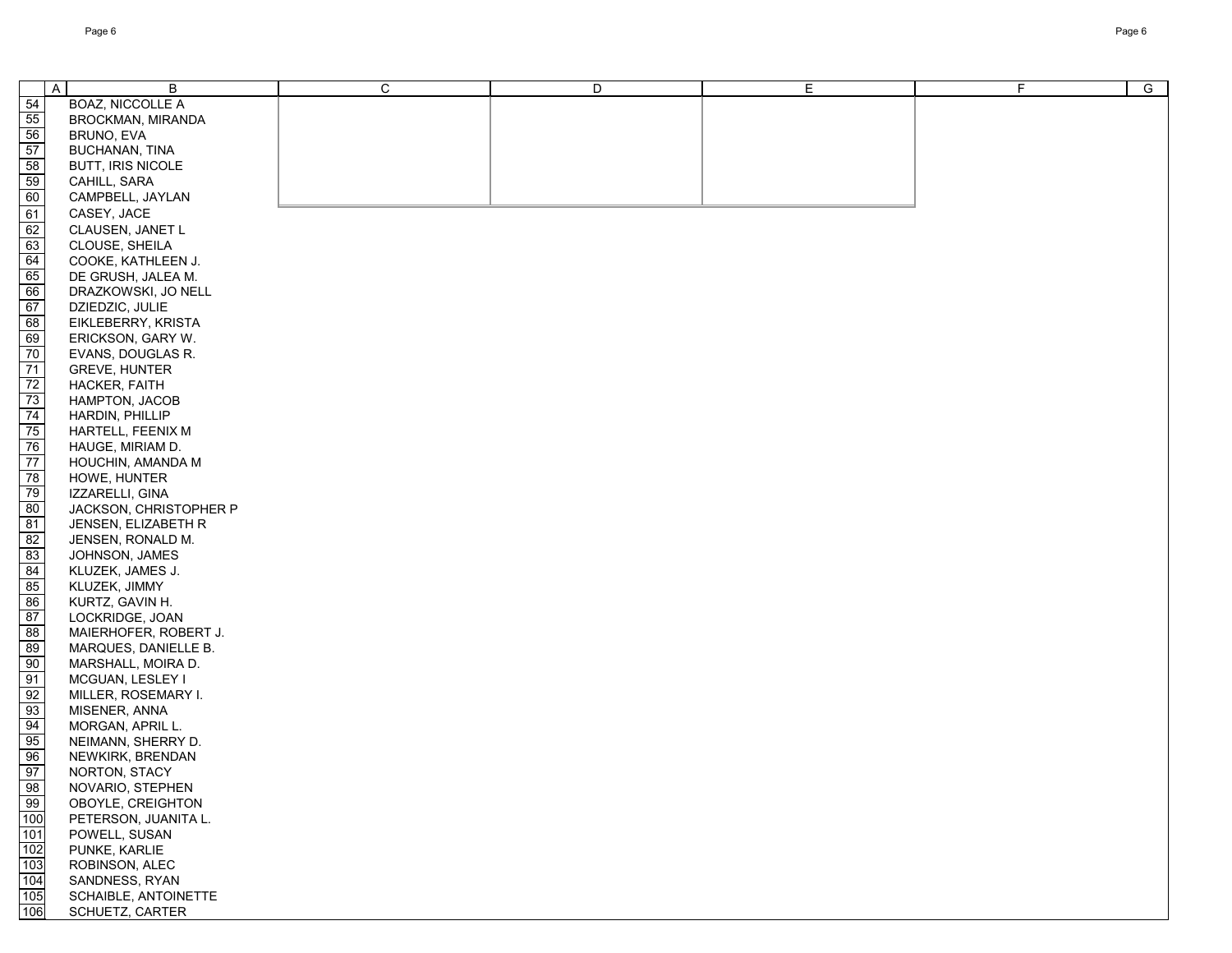| B                           | ^<br>U | D |  | G |
|-----------------------------|--------|---|--|---|
| SINNOTT, ALAINA             |        |   |  |   |
| SMITH, AMY                  |        |   |  |   |
| SMITH, ANDREA               |        |   |  |   |
| SMRZ, MELISSA               |        |   |  |   |
| SPICER, TERRIE              |        |   |  |   |
| THORSON, ROBERT             |        |   |  |   |
| TRAGER, JODI                |        |   |  |   |
| UGOLINI, BARBARA            |        |   |  |   |
| URSUA, JACOB                |        |   |  |   |
| VAHLE, LARRY                |        |   |  |   |
| VICTOR, MARK S.             |        |   |  |   |
| WALSH, JODI                 |        |   |  |   |
| WARWICK, ANJANETTE M.       |        |   |  |   |
| WESTMORELAND, BRENDA        |        |   |  |   |
| <b>WESTMORELAND, COLE A</b> |        |   |  |   |
| WOODARD, DYLAN M            |        |   |  |   |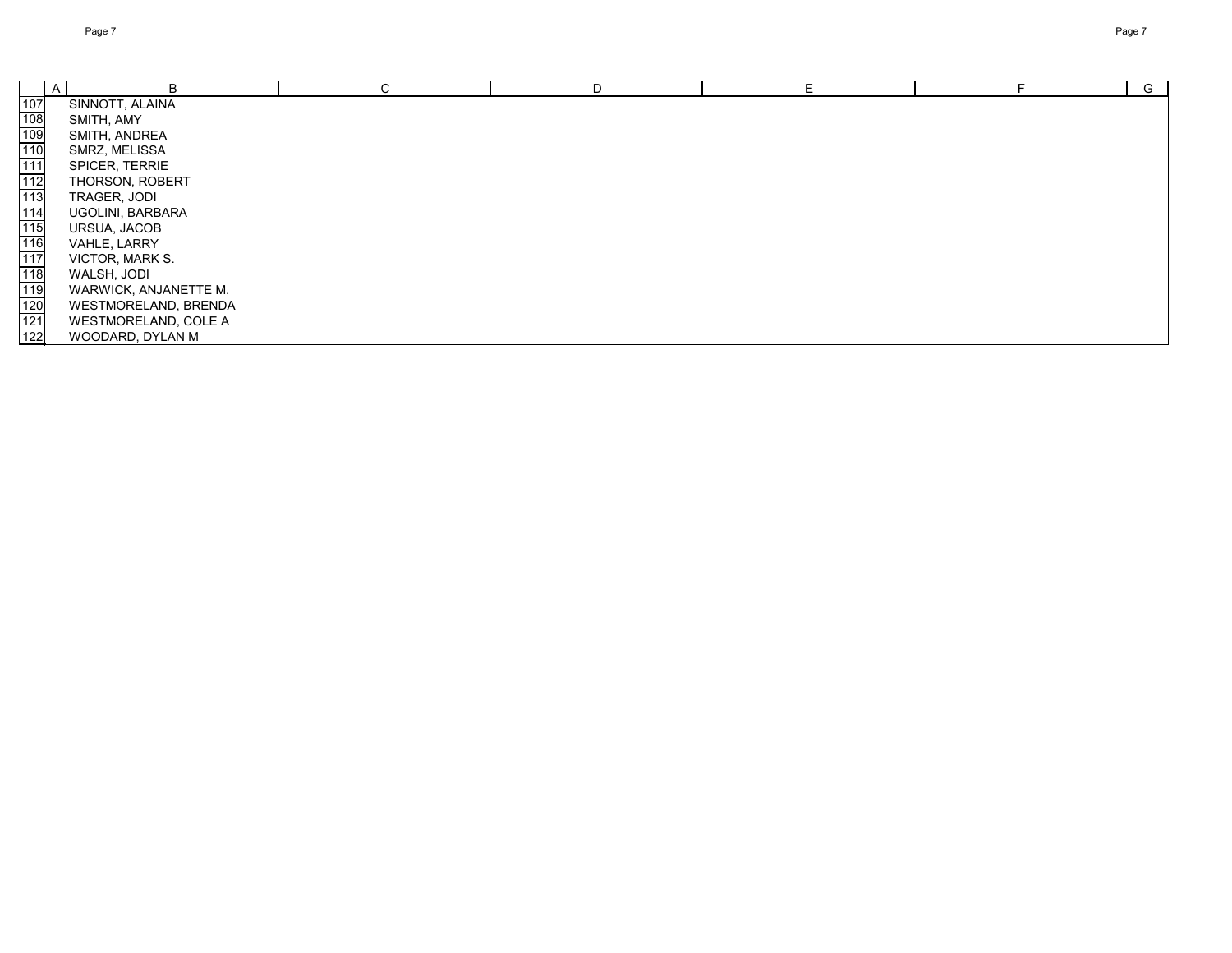|                | Α                                                                                                                                                                                                                | B                                                                                                  | C | D                                                                                                                                                                                    | E                                                                                                |
|----------------|------------------------------------------------------------------------------------------------------------------------------------------------------------------------------------------------------------------|----------------------------------------------------------------------------------------------------|---|--------------------------------------------------------------------------------------------------------------------------------------------------------------------------------------|--------------------------------------------------------------------------------------------------|
| $\mathbf{1}$   | Payments over \$2,500, excluding wages and salaries.                                                                                                                                                             |                                                                                                    |   |                                                                                                                                                                                      |                                                                                                  |
| $\overline{2}$ | This listing must be published in the local newspaper, sent to ISBE, and                                                                                                                                         |                                                                                                    |   |                                                                                                                                                                                      |                                                                                                  |
| $\mathbf{3}$   | retained within your district/joint agreement administrative office for public inspection                                                                                                                        |                                                                                                    |   |                                                                                                                                                                                      |                                                                                                  |
| $\overline{4}$ |                                                                                                                                                                                                                  |                                                                                                    |   |                                                                                                                                                                                      |                                                                                                  |
| $\overline{5}$ | Seneca High School District 160                                                                                                                                                                                  |                                                                                                    |   |                                                                                                                                                                                      |                                                                                                  |
| $\overline{6}$ | 35-050-1600-17                                                                                                                                                                                                   |                                                                                                    |   |                                                                                                                                                                                      |                                                                                                  |
| $\overline{7}$ | Person, Firm, or Corporation                                                                                                                                                                                     | <b>Aggregate Amount</b>                                                                            |   | Person, Firm, or Corporation                                                                                                                                                         | <b>Aggregate Amount</b>                                                                          |
|                | 8 A&E SEPTIC SERVICE                                                                                                                                                                                             | \$45,518.86                                                                                        |   | Level 42 Sports                                                                                                                                                                      | \$9,252.63                                                                                       |
| $\overline{9}$ | <b>AHW LLC</b>                                                                                                                                                                                                   | \$7,195.13                                                                                         |   | <b>LITTLE FRIENDS</b>                                                                                                                                                                | \$36,792.83                                                                                      |
|                | 10 AIR GAS USA                                                                                                                                                                                                   | \$24,650.76                                                                                        |   | Lowes                                                                                                                                                                                | \$3,848.59                                                                                       |
|                | 11 ALPHA BAKING COMPANY                                                                                                                                                                                          | \$3,085.54                                                                                         |   | MAIERHOFER, JENNA                                                                                                                                                                    | \$6,301.53                                                                                       |
|                | 12 AMALGAMATED BANK OF CHICAGO                                                                                                                                                                                   | \$34,600.00                                                                                        |   | MCGRAW HILL CO., THE                                                                                                                                                                 | \$8,942.00                                                                                       |
|                | 13 Amazon                                                                                                                                                                                                        | \$40,752.76                                                                                        |   | MEDCO SUPPLY CO.                                                                                                                                                                     | \$6,043.42                                                                                       |
|                | 14 AMERESCO INC                                                                                                                                                                                                  | \$148,060.00                                                                                       |   | Menards                                                                                                                                                                              | \$15,543.13                                                                                      |
|                | 15 American Locksets                                                                                                                                                                                             | \$8,759.12                                                                                         |   | MIDWEST OFFICE INTERIORS                                                                                                                                                             | \$31,833.13                                                                                      |
|                | 16 AT&T                                                                                                                                                                                                          | \$33,735.09                                                                                        |   | <b>Morris Country Club</b>                                                                                                                                                           | \$3,990.00                                                                                       |
|                | 17 ATI SPORTS MEDICINE                                                                                                                                                                                           | \$24,000.00                                                                                        |   | MUSIC SHOPPE OF NORMAL                                                                                                                                                               | \$5,771.23                                                                                       |
|                | 18 BEST BUY BUSINESS ACCOUNT                                                                                                                                                                                     | \$2,517.85                                                                                         |   | MVK ELEM DISTRICT 2C                                                                                                                                                                 | \$276,890.45                                                                                     |
|                | 19 BLACKBOARD INC                                                                                                                                                                                                | \$15,893.70                                                                                        |   | <b>NARVICK BROS</b>                                                                                                                                                                  | \$4,871.54                                                                                       |
|                | 20 BLICK ART MATERIALS                                                                                                                                                                                           | \$15,038.15                                                                                        |   | <b>National Ffa</b>                                                                                                                                                                  | \$7,494.99                                                                                       |
|                | 21 BLUE CROSS BLUE SHIELD OF ILLI                                                                                                                                                                                | \$1,015,422.28                                                                                     |   | <b>Ncs Pearson</b>                                                                                                                                                                   | \$4,876.49                                                                                       |
|                | 22 Blue Star Sportswear                                                                                                                                                                                          | \$2,576.46                                                                                         |   | Nettle Creek Country C                                                                                                                                                               | \$5,743.67                                                                                       |
|                | 23 BMO HARRIS MASTERCARD                                                                                                                                                                                         | \$399,965.24                                                                                       |   | <b>NICOR</b>                                                                                                                                                                         | \$2,680.28                                                                                       |
|                | $24$ Bp                                                                                                                                                                                                          | \$12,514.61                                                                                        |   | NIXON INSURANCE AGENCY                                                                                                                                                               | \$5,235.00                                                                                       |
|                | 25 Bsn*sport Supply Group                                                                                                                                                                                        | \$43,695.82                                                                                        |   | NORTHERN ILLINOIS UNIVERSITY                                                                                                                                                         | \$10,800.00                                                                                      |
|                | 26 BURRIS EQUIPMENT                                                                                                                                                                                              | \$46,882.28                                                                                        |   | OCONNOR, MARY                                                                                                                                                                        | \$3,250.00                                                                                       |
|                | 27 CAMELOT EDUCATION                                                                                                                                                                                             | \$30,340.18                                                                                        |   | <b>OMNI GROUP</b>                                                                                                                                                                    | \$176,960.00                                                                                     |
|                | 28 Carolina Biologic Supp                                                                                                                                                                                        | \$3,349.24                                                                                         |   | Osf Center For Occ. He                                                                                                                                                               | \$4,019.53                                                                                       |
|                | 29 CARPETLAND USA COLORTILE                                                                                                                                                                                      | \$8,967.40                                                                                         |   | PADDOCK, KATIE                                                                                                                                                                       | \$3,250.00                                                                                       |
|                | 30 CARSON, GLORIA                                                                                                                                                                                                | \$3,000.00                                                                                         |   | PAXTON LUMBER COMPANY                                                                                                                                                                | \$2,588.87                                                                                       |
|                | 31 Caseys                                                                                                                                                                                                        | \$6,271.52                                                                                         |   | Paypal                                                                                                                                                                               | \$4,828.61                                                                                       |
|                | 32 CDW GOVERNMENT, INC                                                                                                                                                                                           | \$69,695.73                                                                                        |   | PCM BUSINESS DIRECT                                                                                                                                                                  | \$2,886.23                                                                                       |
|                | 33 CENTRAL ILLINOIS PRODUCE                                                                                                                                                                                      | \$11,043.62                                                                                        |   | PEARSON EDUCATION INC                                                                                                                                                                | \$9,711.37                                                                                       |
|                | 34 COCA-COLA REFRESHMENTS                                                                                                                                                                                        | \$21,769.85                                                                                        |   | PITNEY BOWES GLOBAL                                                                                                                                                                  | \$8,502.20                                                                                       |
|                | 35 COMMUNITY UNIT DIST 2                                                                                                                                                                                         | \$6,386.00                                                                                         |   | POWERSCHOOL GROUP LLC                                                                                                                                                                | \$2,832.50                                                                                       |
|                |                                                                                                                                                                                                                  |                                                                                                    |   |                                                                                                                                                                                      |                                                                                                  |
|                |                                                                                                                                                                                                                  |                                                                                                    |   |                                                                                                                                                                                      |                                                                                                  |
|                |                                                                                                                                                                                                                  |                                                                                                    |   |                                                                                                                                                                                      |                                                                                                  |
|                |                                                                                                                                                                                                                  |                                                                                                    |   |                                                                                                                                                                                      |                                                                                                  |
|                |                                                                                                                                                                                                                  |                                                                                                    |   |                                                                                                                                                                                      |                                                                                                  |
|                |                                                                                                                                                                                                                  |                                                                                                    |   |                                                                                                                                                                                      |                                                                                                  |
|                | 36 CONSTELLATION NATURAL GAS LI<br>37 CONSTELLATION NEW ENERGY IN<br>38 CORNERSTONE ENERGY GROUP I<br>39 COSGROVE CONSTRUCTION INC<br>40 CULLIGAN AQUA SOLUTIONS INC.<br>41 Customink Llc<br>42 DANCHRIS NURSERY | \$47,906.32<br>\$221,548.35<br>\$5,192.34<br>\$14,075.00<br>\$2,540.70<br>\$3,901.68<br>\$4,780.00 |   | PRAIRIE STATE INSURANCE COOP<br>PRAIRIE STATE WATER SYSTEMS<br><b>Prof Plumbing Group</b><br>PROVEN BUSINESS SYSTEMS<br>Red Roof Inn<br>REGIONAL OFFICE OF EDUCATION<br>REIF, TAMARA | \$65,396.00<br>\$20,712.75<br>\$4,305.53<br>\$4,614.35<br>\$4,072.32<br>\$3,402.80<br>\$4,854.36 |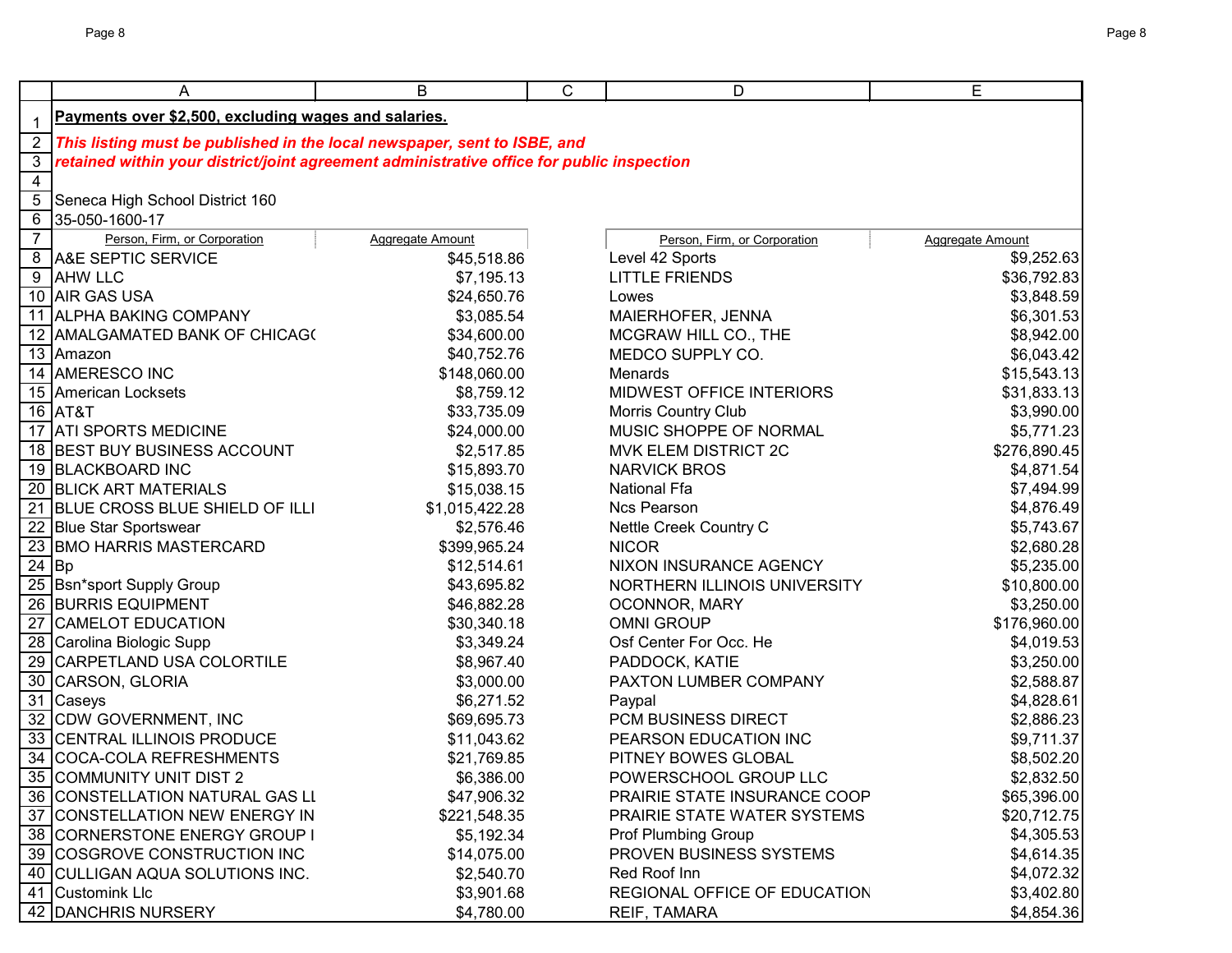|    | A                                | B              | $\mathsf{C}$ | D                             | E            |
|----|----------------------------------|----------------|--------------|-------------------------------|--------------|
|    | 43 DAVID, JULIE                  | \$3,000.00     |              | Riddell All America           | \$4,057.20   |
|    | 44   DEARBORN NATIONAL           | \$11,296.60    |              | RIDDELL/ALL AMERICAN SPORTS ( | \$9,001.59   |
|    | 45 DELTA DENTAL - RISK           | \$56,633.49    |              | Rockler                       | \$2,853.89   |
|    | 46   Doubletree Ab Lincoln       | \$3,225.88     |              | ROCKROHR, JILL                | \$2,500.00   |
|    | 47 DUDE SOLUTIONS, INC           | \$3,206.23     |              | Rogers Athletic Compan        | \$2,545.88   |
|    | 48   Dwight Country Club         | \$5,070.34     |              | Rp Lumber Co                  | \$5,080.27   |
|    | 49 Eastbay Inc                   | \$2,780.71     |              | RUDER, KAREN                  | \$3,250.00   |
|    | 50 Echo Lanes                    | \$2,799.31     |              | RUIZ CONSTRUCTION CO          | \$9,511.00   |
|    | 51 EICHENAUER SERVICES, INC.     | \$3,731.44     |              | <b>RUYLE CORPORATION</b>      | \$69,666.72  |
|    | 52 Ellis Ace Hdwe                | \$5,853.25     |              | S.E.A.L. SOUTH INC            | \$53,236.85  |
|    | 53 Embassy Suites                | \$5,568.42     |              | Sams Club                     | \$8,765.14   |
|    | 54 ENVIRONMENTAL CONTROL SOLU    | \$91,650.00    |              | Seneca Ace Hardware           | \$4,470.35   |
|    | 55 FAIRCOM                       | \$3,405.00     |              | SENECA EDUC.ASSOC.            | \$20,370.00  |
|    | 56 FERGUSON, MECHTHILD           | \$3,000.00     |              | <b>SENECA FFA CHAPTER</b>     | \$5,520.11   |
|    | 57 FIRST INVESTORS 457           | \$24,920.00    |              | Seneca Foods                  | \$8,259.23   |
| 58 | <b>FIRST MIDWEST BANK/IL</b>     | \$1,101,352.68 |              | SENECA H.S. ACTIVITY ACCOUNT  | \$6,774.00   |
| 59 | <b>Fisher Auto Parts</b>         | \$5,959.29     |              | SENECA HIGH STAFF UNION       | \$8,956.92   |
|    | 60 FRANK PAXTON LUMBER           | \$2,942.00     |              | SENECA HS DISTRICT            | \$7,558.18   |
|    | 61 FRANKS, JASON                 | \$14,142.24    |              | <b>SHS YEARBOOK</b>           | \$11,070.00  |
|    | 62 GALE                          | \$5,801.75     |              | Sierra Motors                 | \$61,217.33  |
|    | 63 GORENZ & ASSOCIATES LTD       | \$8,795.00     |              | SNOWDANCE ENTERPRISES         | \$4,378.36   |
|    | 64 Grain Co Fs                   | \$45,990.41    |              | SOUND INC                     | \$7,487.00   |
|    | 65 GRUNDY BANK                   | \$121,740.68   |              | Southland Electrical S        | \$2,789.69   |
|    | 66 GRUNDY CO SPECIAL ED COOP     | \$22,518.80    |              | SPECIALIZED DATA SYSTEMS      | \$4,760.00   |
|    | 67 HAMBY, BILL                   | \$11,692.26    |              | <b>STREATOR TWP HS</b>        | \$8,449.43   |
|    | 68 HILLMANN PED. THERAPY P.C.    | \$12,425.56    |              | <b>SUPPLYWORKS</b>            | \$32,049.26  |
|    | 69 HOBART SERVICE                | \$2,925.20     |              | T.H.I.S-TRS INSURANCE         | \$110,727.42 |
|    | 70 HOH WATER TECHNOLOGY INC      | \$7,761.18     |              | Tcd*gale                      | \$3,613.01   |
|    | 71 Holiday Inn Express           | \$7,190.35     |              | TEACHERS RETIREMENT SYS       | \$465,594.18 |
|    | 72 HOMETOWN NATIONAL BANK        | \$39,638.54    |              | The Cheese Shop               | \$6,462.62   |
|    | 73 HOWD MEDICAL                  | \$3,250.00     |              | The Graphic Edge Inc          | \$3,328.71   |
|    | 74 lasb                          | \$9,909.19     |              | THE TIMES                     | \$3,878.50   |
|    | $75$ IFIBER                      | \$7,200.00     |              | TRACK SURFACES COMPANY        | \$5,200.00   |
|    | 76 Illini Lounge                 | \$2,755.80     |              | TRANSPORTATION WITH A PERSO   | \$96,260.00  |
|    | 77 ILLINI POWER PRODUCTS         | \$9,297.04     |              | <b>TURF TEAM</b>              | \$3,631.87   |
|    | 78 ILLINOIS DEPT. OF REVENUE     | \$275,605.13   |              | Uline *ship Supplies          | \$2,693.96   |
|    | 79 Illinois Foundation Ff        | \$5,951.16     |              | US BANK EQUIPMENT FINANCE     | \$112,464.00 |
|    | 80 ILLINOIS MUNICIPAL RETIREMENT | \$186,233.46   |              | Varsity Spirit Fashion        | \$4,778.22   |
|    | 81 IMPREST I - EDUC.             | \$100,220.26   |              | Vernier Software & Tec        | \$2,749.59   |
|    | 82 Int*in *guardian Innov        | \$2,857.55     |              | <b>VETERANS FLOORS INC</b>    | \$3,410.00   |
|    | 83 Int*in *new Level Ente        | \$3,547.00     |              | <b>VILLAGE OF SENECA</b>      | \$23,227.42  |
|    | 84 INTEGRITY FITNESS             | \$13,093.20    |              | <b>VISION SERVICE PLAN</b>    | \$23,596.37  |
|    | 85 J W Pepper And Son Inc        | \$2,764.44     |              | <b>Walch Education</b>        | \$2,575.66   |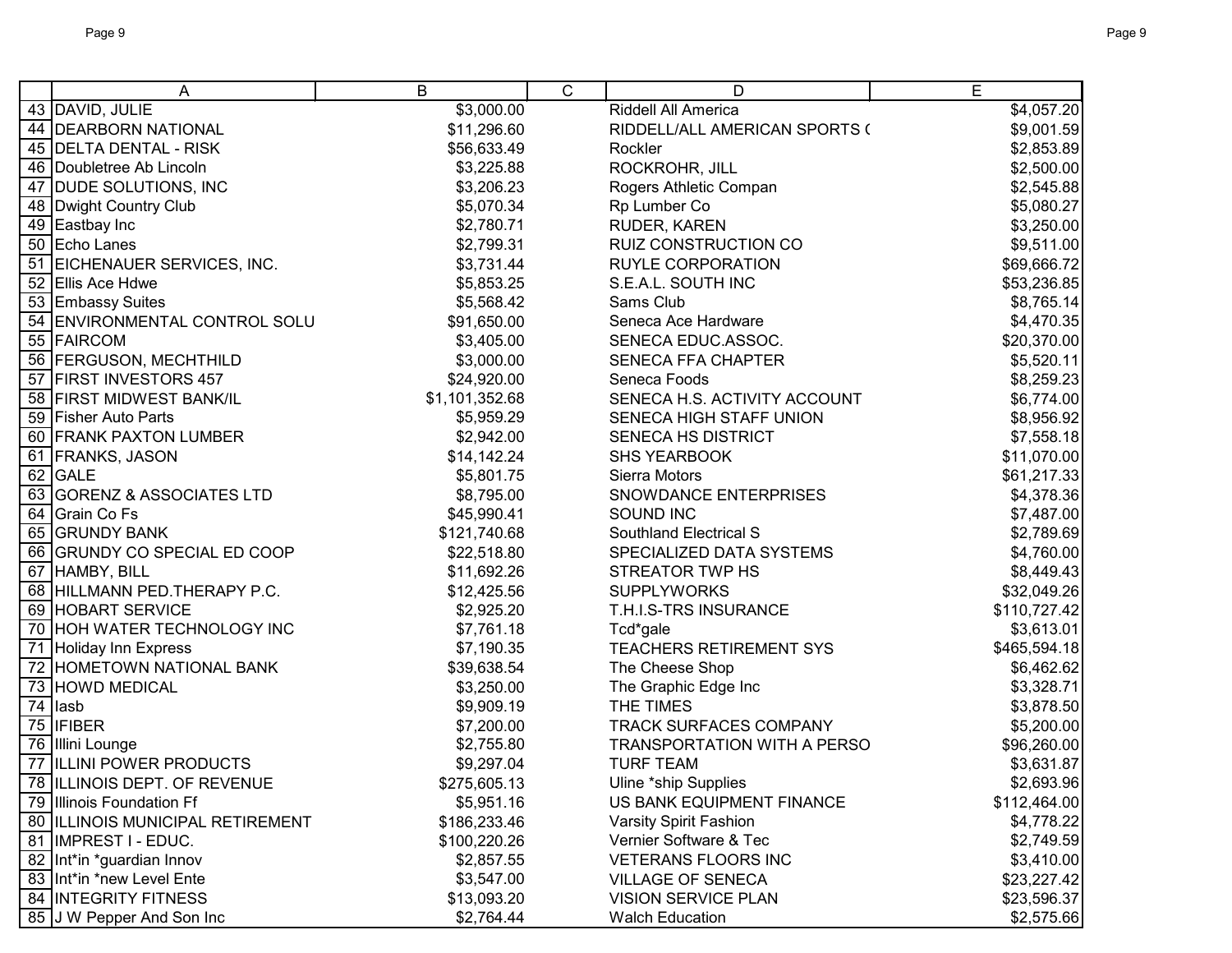|                                | R            | ⌒ | D                         |             |
|--------------------------------|--------------|---|---------------------------|-------------|
| 86 JOHNS SERVICE & SALES INC   | \$2,901.24   |   | Wal-Mart                  | \$7,236.98  |
| 87 JOHNSON CONTROLS FIRE PROTE | \$33,165.65  |   | WALSWORTH PUBLISHING CO.  | \$9,999.95  |
| 88 Joliet Junior College       | \$5,438.40   |   | <b>WASTE MANAGEMENT</b>   | \$13,352.30 |
| 89 Judis Embroidery Plus       | \$2,656.47   |   | WELDSTAR CO., INC         | \$7,518.87  |
| 90 KLEIN THORPE JENKINS LTD.   | \$7,958.03   |   | <b>Windy City Popcorn</b> | \$2,524.89  |
| 91 K-LOG, INC.                 | \$9,716.22   |   | <b>WOLD RUCK PATE</b>     | \$21,525.00 |
| 92 KOHL WHOLESALE              | \$111,851.32 |   | X-Grain                   | \$3,289.41  |
| 93 KONE INC.                   | \$11,190.16  |   | Zoro Tools Inc            | \$3,196.87  |
| 94 LASALLE CO. COLLECTOR       | \$2.731.40   |   |                           |             |
| $95$ LEASE                     | \$103,271.80 |   |                           |             |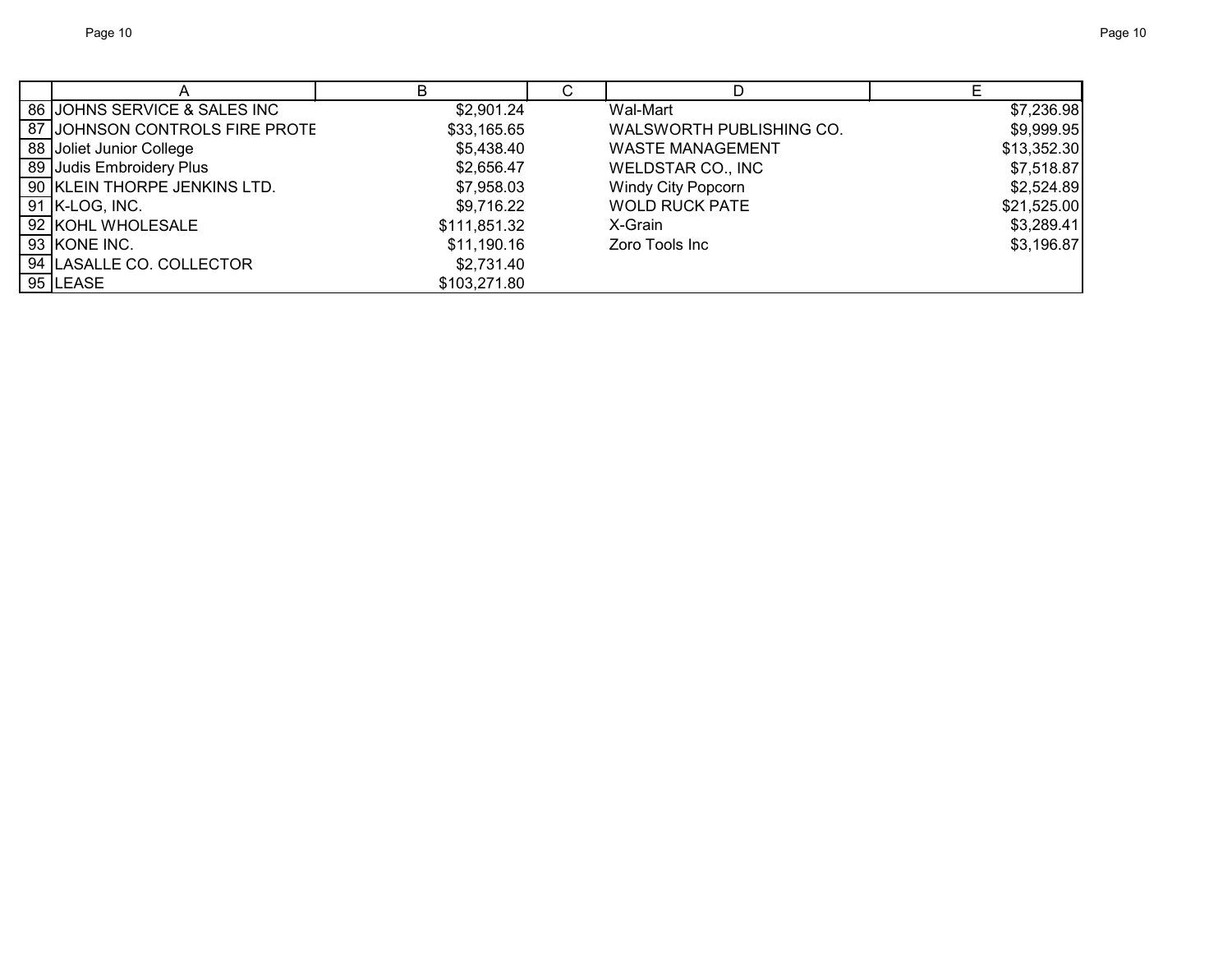|                                  | <b>IA</b><br>B                                                       | C                | D<br>Е                                                         | F                       |
|----------------------------------|----------------------------------------------------------------------|------------------|----------------------------------------------------------------|-------------------------|
| 1                                |                                                                      |                  | PAYMENTS TO PERSON, FIRM, OR CORPORATION OF \$1,000 TO \$2,500 |                         |
| $\frac{2}{3}$                    |                                                                      |                  |                                                                |                         |
|                                  | This listing must be sent to ISBE, and retained within your          |                  |                                                                |                         |
| $\overline{4}$                   | district/jointagreement administrative office for public inspection. |                  |                                                                |                         |
| $\overline{5}$                   |                                                                      |                  |                                                                |                         |
| $6\overline{6}$                  | <b>Seneca High School District 160</b>                               |                  |                                                                |                         |
| $\overline{7}$<br>$\overline{8}$ | 35-050-1600-17                                                       |                  |                                                                |                         |
| $\overline{9}$                   | Payments of \$1,000 to \$2,500, excluding wages and salaries         |                  |                                                                |                         |
| 10                               |                                                                      |                  |                                                                |                         |
| 11                               | Person, Firm, or Corporation                                         | Aggregate Amount | Person, Firm, or Corporation                                   | <b>Aggregate Amount</b> |
| 12                               | 1000bulbs.Com                                                        | \$1,548.29       | <b>LINCOLN FINANCIAL GROUP</b>                                 | \$2,332.12              |
| 13                               | Aldi                                                                 | \$1,407.76       | MAIERHOFER, NADINE                                             | \$1,500.00              |
| 14                               | ALL DRESSED UP                                                       | \$1,200.00       | <b>Manns Floral Shoppe</b>                                     | \$1,430.60              |
| 15                               | ALL TYPES FENCE                                                      | \$1,220.00       | MILLER, BETH                                                   | \$1,558.86              |
| $16\,$                           | ALS BODY SHOP INC                                                    | \$1,281.67       | MISENER, KEVIN                                                 | \$1,500.00              |
| 17                               | APPLEBEE, MARILEE                                                    | \$1,430.44       | ML MACHINE MAINTENANCE LLC                                     | \$1,983.28              |
| 18                               | Arbor Scientific                                                     | \$1,378.01       | <b>Moments With Class</b>                                      | \$1,098.08              |
| 19                               | Arc*services/training                                                | \$1,080.00       | MORRIS HIGH SCHOOL DIST#101                                    | \$2,444.40              |
| <u>20</u>                        | <b>Asset Genie</b>                                                   | \$1,566.80       | <b>NCPERS - IL IMRF</b>                                        | \$1,056.00              |
| $\overline{21}$                  | AURORA NAPER TRANSPORTATION                                          | \$1,020.00       | Orkin Llc                                                      | \$2,200.20              |
| 22                               | Barefoot - Moto                                                      | \$1,154.65       | <b>Power Systems</b>                                           | \$1,259.78              |
| 23                               | <b>Bloomington Courtyard</b>                                         | \$1,519.80       | Powermate Inc                                                  | \$1,009.88              |
| $\overline{24}$                  | BROCKMAN, MIRANDA                                                    | \$1,500.00       | PROSPERO, ROCHELLE                                             | \$2,175.00              |
| 25                               | <b>BUADO, LYNDSEY</b>                                                | \$1,200.00       | <b>QUANTUM CORPORATION</b>                                     | \$1,388.71              |
| 26                               | <b>BUCHANAN, BARRY</b>                                               | \$1,099.94       | R & R LANDSCAPING & IRRIGATION INC                             | \$1,060.00              |
| 27                               | Cascade Mountain Retai                                               | \$1,113.75       | S.H.S. STAFF SCHOLARSHIP                                       | \$2,100.00              |
| 28                               | <b>CHAMLIN &amp; ASSOCIATES INC</b>                                  | \$2,100.00       | SCHAIBLEY, ELIZABETH                                           | \$2,153.84              |
| 29                               | CLEAR VOICE, INC.                                                    | \$1,021.50       | <b>SCHOLASTIC INC</b>                                          | \$1,538.42              |
| $30\,$                           | <b>Country Meats</b>                                                 | \$1,580.37       | <b>SENECA AMBULANCE</b>                                        | \$1,687.50              |
| 31                               | <b>Courtyard By Marriott</b>                                         | \$1,066.34       | SHS POP FUND                                                   | \$1,053.39              |
| 32                               | Cu Woodshop Supply                                                   | \$1,368.00       | <b>Six Flags Great Americ</b>                                  | \$1,628.92              |
| 33                               | <b>Dollar General</b>                                                | \$1,373.42       | SMALL WORLD MUSICFOLDER.COM INC                                | \$1,329.18              |
| 34                               | Dru Lan Thea Archtics                                                | \$2,185.42       | Social Studies Sch Srv                                         | \$1,074.46              |
| 35                               | DURBON, TINA                                                         | \$2,184.60       | <b>SOCS</b>                                                    | \$2,000.00              |
| 36                               | ET PADDOCK ENTERPRISES, INC                                          | \$2,137.00       | Sprinklerwarehouse.                                            | \$1,676.60              |
| 37                               | FE MORAN INC                                                         | \$1,915.00       | <b>SRAVTE</b>                                                  | \$1,596.00              |
| 38                               | Ffa Org Online                                                       | \$1,682.24       | STREAMWOOD BEHAVIORAL HEALTHCA                                 | \$1,190.00              |
| 39                               | Flinn Scientific Inc                                                 | \$1,888.30       | Subway                                                         | \$1,130.38              |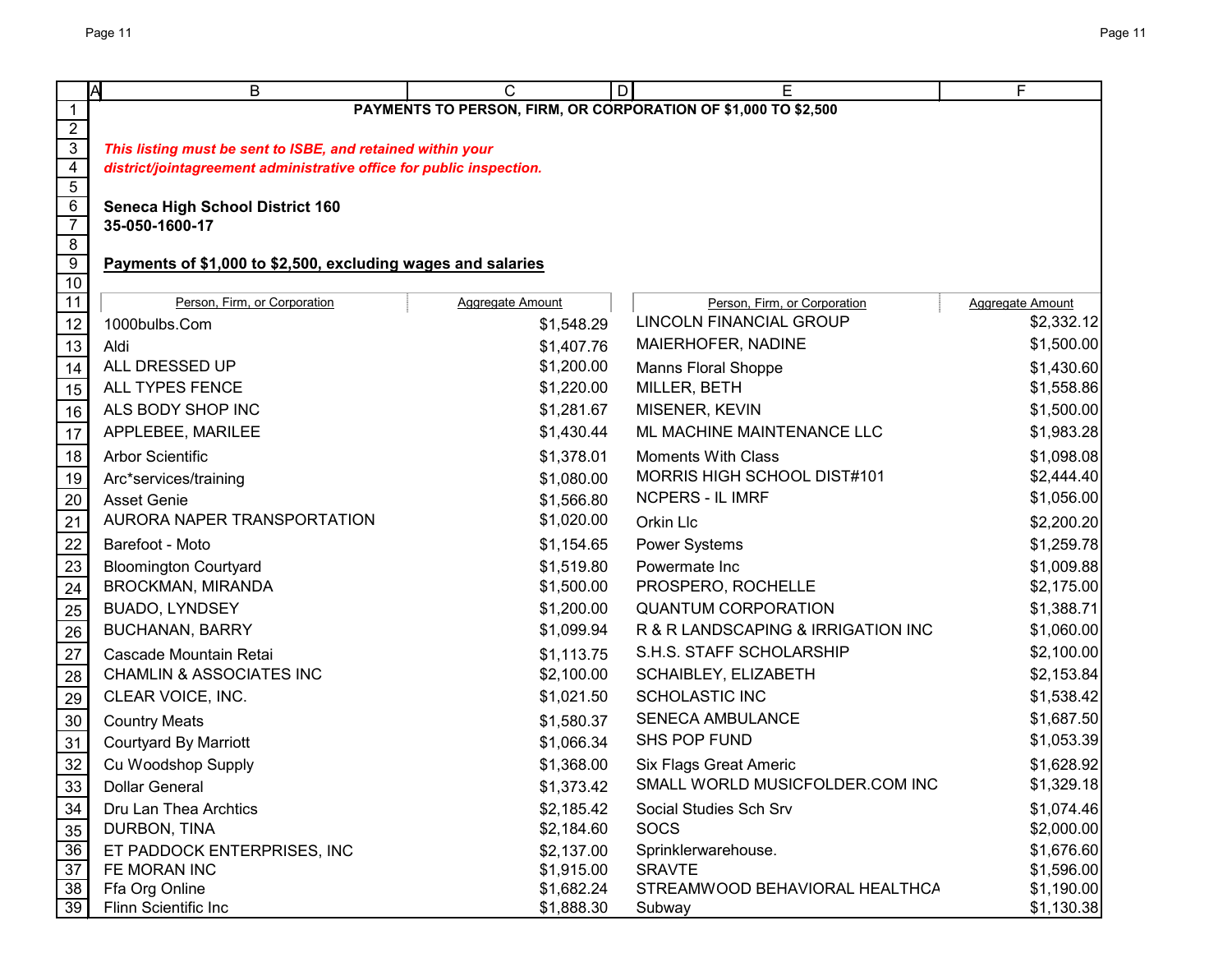|    | M<br>B                            | C          | E<br>D                           | F          |
|----|-----------------------------------|------------|----------------------------------|------------|
| 40 | FOLLETT SCHOOL SOLUTIONS INC      | \$1,800.45 | Supplyhouse.Com                  | \$1,589.90 |
| 41 | <b>GERKE, MOLLY</b>               | \$1,448.43 | <b>SUSAN BARLOW</b>              | \$2,000.00 |
| 42 | <b>Gfs Store</b>                  | \$2,419.14 | SZAFRANSKI EXCAVTG INC.          | \$1,290.00 |
| 43 | <b>Golf Team Products</b>         | \$1,273.00 | Ta Morris Resta                  | \$1,772.11 |
| 44 | <b>GRUNDY AREA VOC.CENTER</b>     | \$2,434.02 | <b>TALX CORPORATION</b>          | \$1,026.22 |
| 45 | Harpers Hideaway                  | \$1,130.36 | Team Fitz Graphics Llc           | \$1,077.65 |
| 46 | Henry Schein*                     | \$1,660.05 | The Music Shoppe Inc             | \$1,036.37 |
| 47 | <b>HERFF JONES</b>                | \$2,125.77 | The Neff Company                 | \$1,604.10 |
| 48 | Hicksgas Llc                      | \$1,368.68 | THE SCOPE SHOPPE                 | \$2,118.50 |
| 49 | <b>HOMER INDUSTRIES</b>           | \$1,080.00 | The Turf Team, Inc               | \$1,317.69 |
| 50 | Hyatt Place Chicago-Ho            | \$1,324.84 | THIELSENS ENTERPRISES            | \$1,540.00 |
| 51 | <b>IASA</b>                       | \$1,873.14 | Thrush Services Inc              | \$1,374.12 |
| 52 | <b>IDENTAKID</b>                  | \$1,377.15 | <b>Towneplace Suites</b>         | \$1,227.62 |
| 53 | III Assoc Of School Bu            | \$1,124.71 | TRAGER, JODI                     | \$1,500.00 |
| 54 | <b>ILLINICLOUD</b>                | \$1,350.00 | TRI-COUNTY IRRIGATION & PLBG INC | \$1,582.09 |
| 55 | Illinois Principals As            | \$1,249.32 | U Of I                           | \$1,892.94 |
| 56 | Image Market                      | \$1,319.77 | VARSITY ATHLETIC APPAREL, INC    | \$1,507.50 |
| 57 | Ink This Apparel                  | \$2,206.55 | WALLACE GRADE SCHOOL DIST 195    | \$1,066.11 |
| 58 | lul*rodgers&hammerstei            | \$1,568.00 | WALSH, JODI                      | \$1,500.00 |
| 59 | JACKSON, CHRIS                    | \$2,500.00 | WESTMORELAND, BRENDA             | \$1,500.00 |
| 60 | Juice +*towergarden               | \$1,064.45 | WIESE TRAINING AND DEVELOPMENT   | \$1,980.00 |
| 61 | Kalahari Resort - Wi              | \$1,959.84 | Ww Grainger                      | \$1,482.14 |
| 62 | <b>Kf Awards</b>                  | \$2,246.38 | Www.Alertsolutions.Com           | \$1,300.00 |
| 63 | KIDZ KORRAL EDUCATION CENTER, INC | \$1,590.00 | Www.Krossover.Com Kros           | \$1,900.00 |
| 64 | KINSELLA ROTO ROOTER SERVICE      | \$1,275.00 |                                  |            |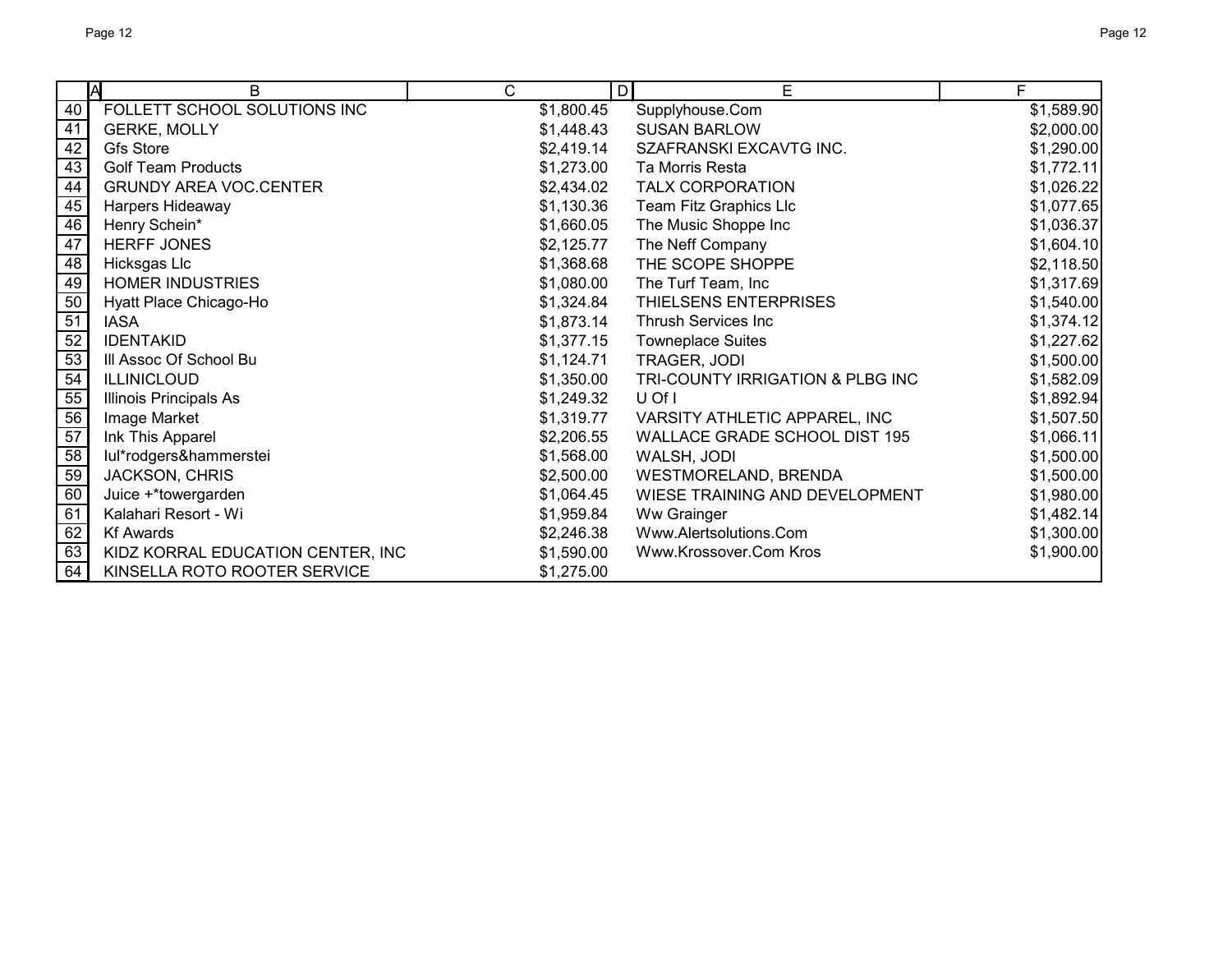|                                    | ΙA<br>В                                                            | С                | D                                                          | E                       |  |  |
|------------------------------------|--------------------------------------------------------------------|------------------|------------------------------------------------------------|-------------------------|--|--|
| $\mathbf{1}$                       |                                                                    |                  | PAYMENTS TO PERSON, FIRM, OR CORPORATION OF \$500 TO \$999 |                         |  |  |
| $\frac{2}{3}$                      |                                                                    |                  |                                                            |                         |  |  |
|                                    | This listing must be retained within your district/joint agreement |                  |                                                            |                         |  |  |
| $\frac{4}{5}$                      | administrative office for public inspection.                       |                  |                                                            |                         |  |  |
| $\overline{6}$                     |                                                                    |                  |                                                            |                         |  |  |
| $\overline{7}$                     | <b>Seneca High School District 160</b><br>35-050-1600-17           |                  |                                                            |                         |  |  |
| $\overline{8}$                     |                                                                    |                  |                                                            |                         |  |  |
| $\overline{9}$                     | Payments of \$500 to \$999, excluding wages and salaries.          |                  |                                                            |                         |  |  |
| 10                                 |                                                                    |                  |                                                            |                         |  |  |
| $\overline{11}$                    | Person, Firm, or Corporation                                       | Aggregate Amount | Person, Firm, or Corporation                               | <b>Aggregate Amount</b> |  |  |
| 12                                 | 17th Street Bbq - Mari                                             | \$548.11 LEOS    |                                                            | \$566.00                |  |  |
| 13                                 | ADAMS, KELSEY                                                      |                  | \$795.00 LUCKY LOCATERS                                    | \$900.00                |  |  |
| 14                                 | <b>AFLAC</b>                                                       |                  | \$978.00 Lynda.Com, Inc.                                   | \$682.03                |  |  |
| $\overline{15}$                    | <b>ALLDATA</b>                                                     |                  | \$975.00 MAXWELL, TERRY                                    | \$750.00                |  |  |
| 16                                 | APPLEBEE, ANDY                                                     |                  | \$750.00 MCCARTHY, ALISON                                  | \$566.38                |  |  |
| 17                                 | Appliancepartspros.Com                                             |                  | \$506.67 MIDWEST ENVIRONMENTAL CONS                        | \$550.00                |  |  |
| 18                                 | ARROW SALES & SERVICE INC                                          | \$973.50 N2Y     |                                                            | \$654.00                |  |  |
| 19                                 | <b>Best Western</b>                                                |                  | \$615.54 Nassp Product & Servi                             | \$786.61                |  |  |
| 20                                 | <b>Blue Chip Casino</b>                                            |                  | \$950.97 NATIONAL LIFT TRUCK INC                           | \$825.71                |  |  |
| $\overline{21}$                    | <b>BONNER, WES</b>                                                 |                  | \$750.00 Olive Garden                                      | \$682.63                |  |  |
| $\frac{22}{1}$                     | <b>Brandt Printing</b>                                             |                  | \$970.00 Otc Brands, Inc.                                  | \$650.92                |  |  |
|                                    | Broadway In Chicago                                                |                  | \$689.34 Peoria Civic Center                               | \$640.00                |  |  |
| $\frac{23}{24}$<br>$\frac{25}{25}$ | <b>Brooklyn Publ</b>                                               |                  | \$652.00 PLAYSCRIPTS                                       | \$808.78                |  |  |
|                                    | <b>Brothers Country Suppl</b>                                      |                  | \$519.27 R & P Carriages Traile                            | \$516.00                |  |  |
| $\overline{26}$                    | <b>BROWN, DONALD</b>                                               |                  | \$750.00 RANEY, KAREN                                      | \$685.00                |  |  |
| $\overline{27}$                    | <b>Buffalo Wild Wings</b>                                          |                  | \$813.29 Rayjus Outdoors                                   | \$562.45                |  |  |
|                                    | Carbondale Super 8                                                 |                  | \$647.50 READ, ERICA                                       | \$995.00                |  |  |
| 28<br>29                           | <b>CENGAGE LEARNING</b>                                            |                  | \$709.80 ROCKLER WOODWORKING                               | \$919.13                |  |  |
| 30                                 | Chateau Bloomington                                                |                  | \$551.04 Sign Zone Inc.                                    | \$998.79                |  |  |
| 31                                 | <b>Discount Tire Wdoh</b>                                          |                  | \$738.95 Sonesta Es Suites Clev                            | \$740.96                |  |  |
| $32 \overline{)}$                  | EQUIPMENT INTERNATIONAL                                            |                  | \$502.76 Standard Chair Gardner                            | \$637.99                |  |  |
| $\overline{33}$                    | Farm & Fleet Of Ottawa                                             | \$723.03 Staples |                                                            | \$815.63                |  |  |
| $\frac{34}{5}$                     | <b>Forestry Suppliers Inc</b>                                      |                  | \$513.58 STATE FIRE MARSHAL OFFICE                         | \$945.00                |  |  |
| $\frac{35}{5}$                     | Gih*globalindustrialeg                                             |                  | \$652.56 STENZEL, JEFF                                     | \$665.70                |  |  |
| 36                                 | Harbor Freight Tools 6                                             |                  | \$530.03 Sterling Athletics                                | \$659.78                |  |  |
| $\overline{37}$                    | Hometown Buffet                                                    |                  | \$586.49 Teambuildr, Llc                                   | \$943.40                |  |  |
| $\overline{38}$                    | Hotels.Com                                                         |                  | \$668.25 The Athletic Equipment                            | \$962.70                |  |  |
| $\overline{39}$                    | Hudl                                                               |                  | \$507.11 THE CHEESE SHOP & DELI                            | \$767.50                |  |  |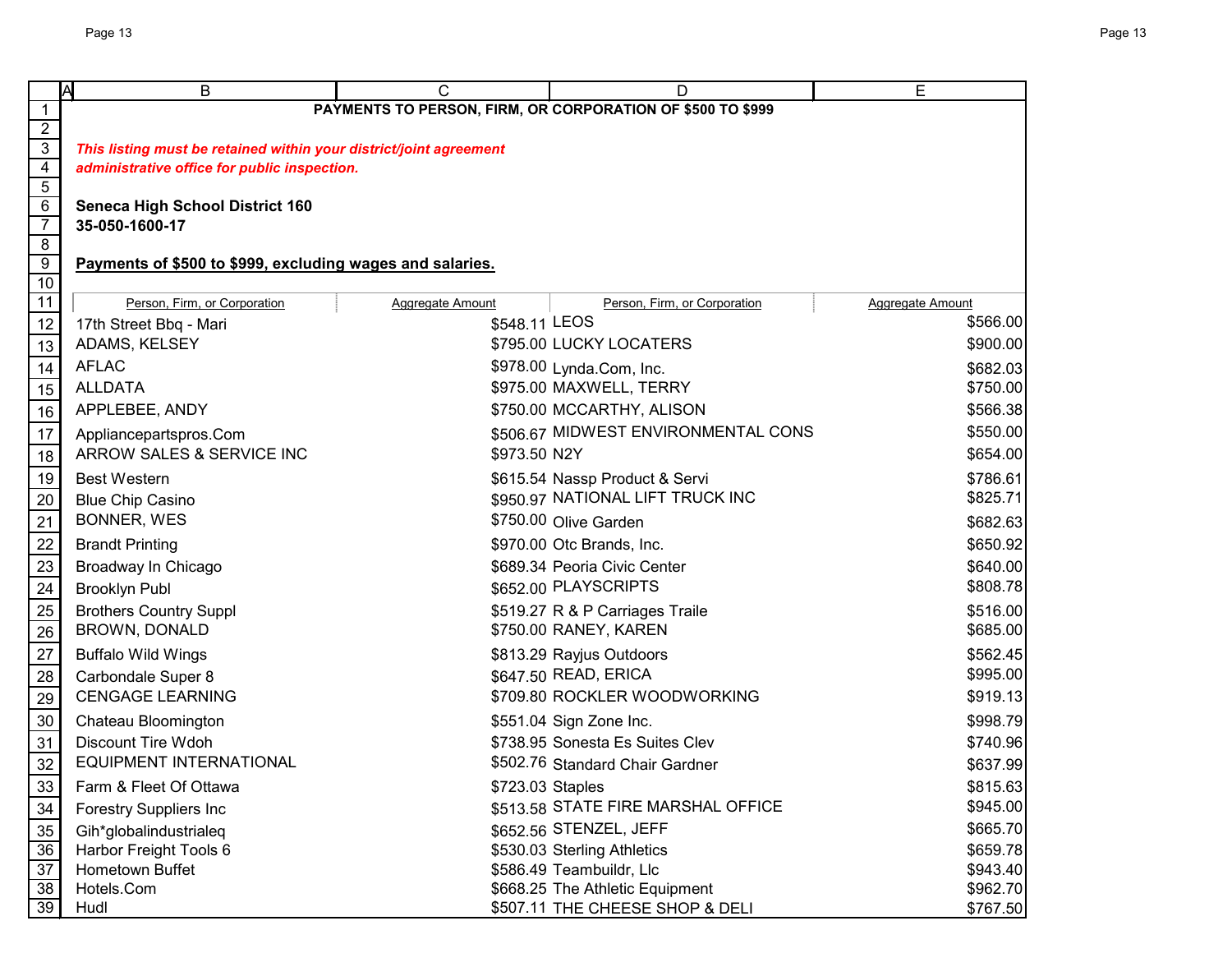| 40 | Hugh Obrian Leadership          |                 | \$946.39 THE DESIGN LINE INC | \$760.00 |
|----|---------------------------------|-----------------|------------------------------|----------|
| 41 | <b>Independent Stationers</b>   | \$852.91 United |                              | \$612.80 |
| 42 | Int*in *river Redi-Mix          |                 | \$768.85 Usps Po             | \$547.13 |
| 43 | <u>lxl</u>                      |                 | \$641.84 WEBER, KENT         | \$635.39 |
| 44 | Jimmy Johns                     |                 | \$858.87 Yabla.Com           | \$568.54 |
| 45 | Kroger                          |                 | \$827.30 YEGGE, TODD         | \$815.00 |
| 46 | <b>LANTER REFRIGERATED DIST</b> | \$736.89        |                              |          |
| 47 | LAYCOAX, ROBERT                 | \$559.35        |                              |          |